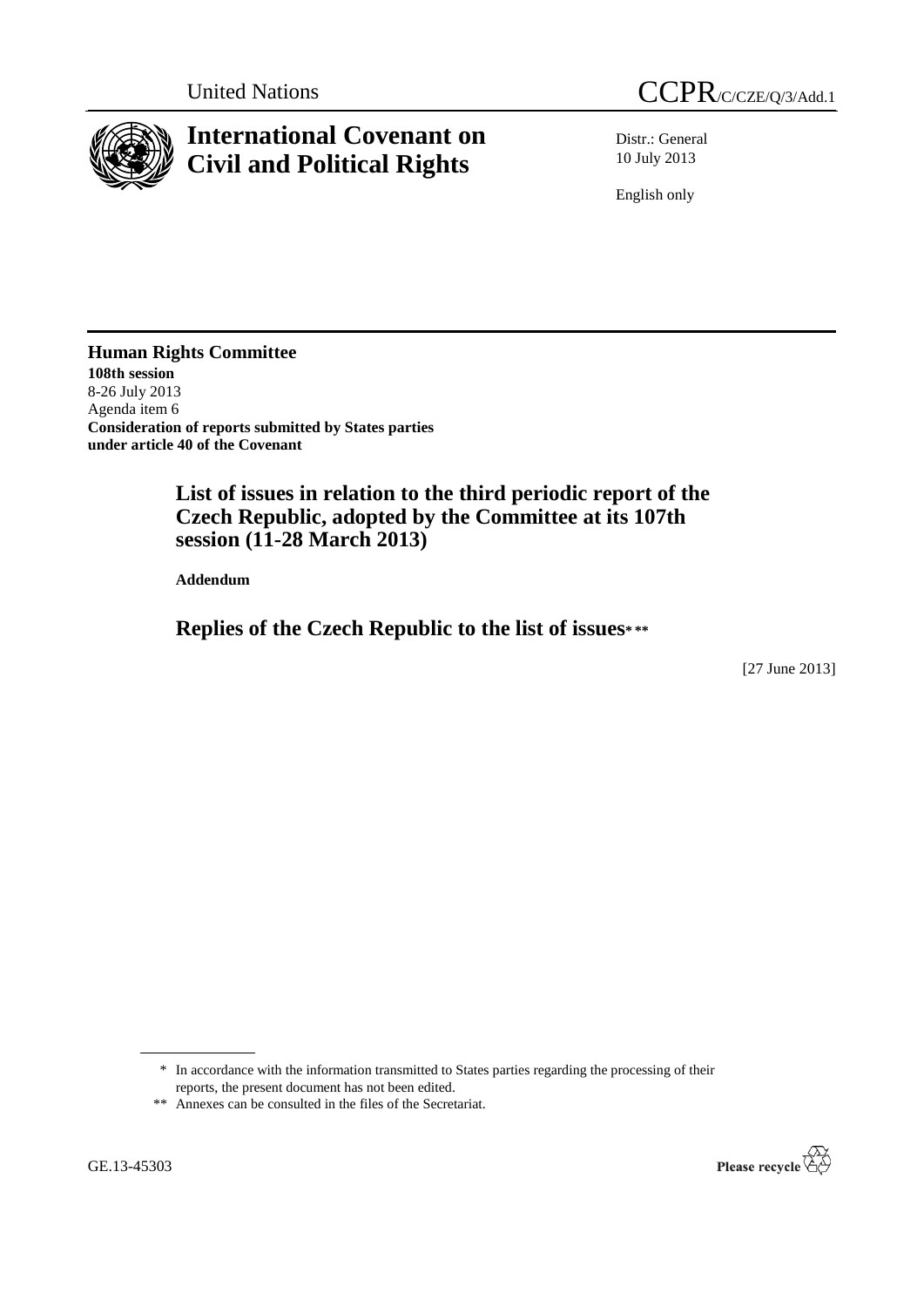# **Reply to the issues raised in paragraph 1of the list of issues (CCPR/C/CZE/Q/3)**

1. From 1st January 2011, the mandate of the Ombudsman was extended. Next to his powers described in the report (CCPR/C/CZE/3, para. 11) the Ombudsman now monitors the detention of foreigners and the exercise of administrative expulsion, surrender of detained foreigners or their transit across the Czech Republic, and the expulsion of foreigners who were placed in pre-expulsion custody or are serving imprisonment sentences. The Ombudsman is not a body directly established according to the Paris Principles, but fulfils many functions similar to those institutions. The Government Commissioner for Human Rights as the main government body in the field of human rights continues to serve as well as the collective government advisory bodies focused on protection of human rights, the rights of the Roma minority, other national minorities, people with disabilities, the elderly or equal opportunities of women and men. These bodies provide a meeting platform for government representatives and experts from academic and civil sector to find solutions for actual problems. Together with independent courts and other public bodies these institutions provide a solution for complaints against violations of rights protected by the Covenant, as describes in the report (paras. 10-12).

## **Reply to the issues raised in paragraph 2 of the list of issues**

2. The Czech Government is aware of its obligations under the Optional Protocol and reiterates that it recognizes the Committee's competence to receive and examine complaints from individuals under the Czech Republic's jurisdiction. The Government further reaffirms that the Views of the Committee adopted under the Optional Protocol are to be considered in good faith.

3. The Czech Government draws the Committee's attention to the relevant national implementation mechanism embedded into domestic legislation. The 2011 Act on Providing Cooperation for the Purposes of Proceedings before Certain International Courts and Other International Supervisory Bodies provides adequate means to implement judgments of the European Court of Human Rights and explicitly stipulates that all the provisions of this Act are by analogy applicable for the purposes of proceedings before the Committee. The Act, together with a related Government resolution, sets formalized channels of communication among relevant authorities, providing the Office of the Government Agent before the European Court of Human Rights and the UN Human Rights Committee with a coordination function in the implementation process of the Court's judgments and the Committee's views. In light of this coordination mandate, the Act stipulates that all public authorities including the judiciary are required to take without undue delay both individual and general measures to put an end to violations of the relevant international instrument found in individual cases. In this regard, the Government Agent recommends to the Minister of Justice, and through the latter to the Government, what steps should be taken following the finding of a violation, and then coordinates the implementation. The Act does not affect existing competences of executive, legislative and judicial branches.

4. The Office of the Government Agent has long-term and successful experience with the implementation of the Court's judgments against the Czech Republic, including amending national legislation, changing policies and practices of and raising awareness among relevant domestic authorities. This experience together with the above legislative framework can well contribute to an adequate implementation of the Committee's views at national level.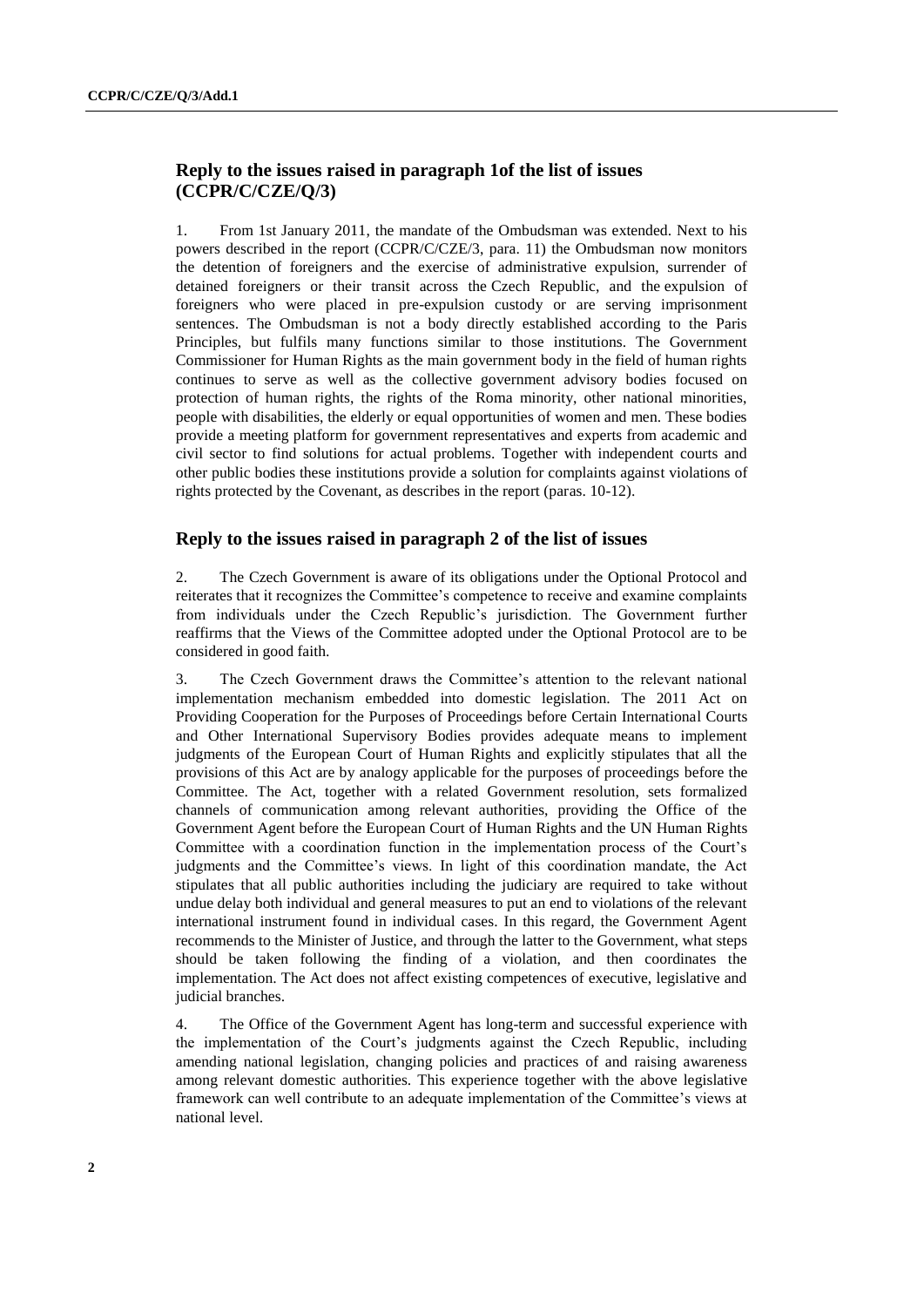# **Reply to the issues raised in paragraph 3 of the list of issues**

5. Since 1998, the Government annually adopts the Government's priorities and actions in enforcing equal opportunities for women and men. The document contains a set of measures given as tasks for the ministries to enforce equal opportunities for women and men and evaluates the fulfilment of past measures. It also contains a report on equal opportunities for women and men in the past year.

6. In the priorities for 2013, approved by the Government in May 2013, the Government imposed on its members e.g. to evaluate the impact of their conceptions and decisions on equal opportunities for women and men, to secure the activities of working groups for equal opportunities for women and men in the ministries, to monitor and support equal representation of women and men in government bodies and leading positions and in state enterprises or companies owned by the state, to take into account equal opportunities for women and men in their subsidy programs, to provide education in equal opportunities for women and men for all employees in cooperation with experts, to monitor and enquire in cases of sexual harassment in workplace and to include equal opportunities for women and men into their media policy. The Minister for Labour and Social Affairs as the member of Government entrusted with equal opportunities for women and men and the chairwoman of the Government Council for Equal Opportunities for Women and Men shall create a mid-term strategy for equal opportunities for women and men in the Czech Republic and establish regular education of ministerial coordinators for equal opportunities for women and men. The participation of women and men in core social activities shall be monitored and analysed.

7. The members of Government shall introduce, develop and support part-time jobs and inform their employees and job-candidates about these possibilities to enforce the equal position of women and men on the labour market and the coordination of employment, private and family life. They shall also keep statistics on the salaries of female and male employees and secure transparency in salaries. They shall individually or in cooperation aim at developing possibilities for child care for preschool children for their employees. The Minister for Labour and Social Affairs in cooperation with the Minister for Industry and Trade and the Minister for Education, Youth and Sports shall support child care services as kindergartens, child-care businesses or child care groups and the establishment and development of social services as care centres, daily stationeries or personal assistance.

8. Among other measures the Minister of Labour and Social Affairs shall support the offer of education, qualification and requalification for employment or undertaking for women with special regard to disadvantaged women like rural women, women from minorities including migrant women or single mothers. The requalification of women, who were for a longer time absent from the labour market or are over 50 years of age, shall also be supported as well as their active participation on the labour market. Suitable support for flexible employment shall be included in the pro-employment policy. The Minister of Interior shall adopt measures to prevent and eradicate gender-based violence and human trafficking in the migration policy and support projects aimed at solving risk situations in the life of migrant women. The Minister of Justice shall monitor the decisions of Czech courts in cases of gender-based discrimination and violence and publish them on the internet. The Minister of Education, Youth and Sports shall analyse the school system from the point of view of equal opportunities of women and men and, based on it, will point out problems and propose their solution as well as realise educational programs for present and future pedagogues on equal opportunities of women and men.

9. The mandate of the Committee on Equal Representation of Women and Men in Politics was extended by the equal representation in all decision positions including company management to support the higher representation of women in company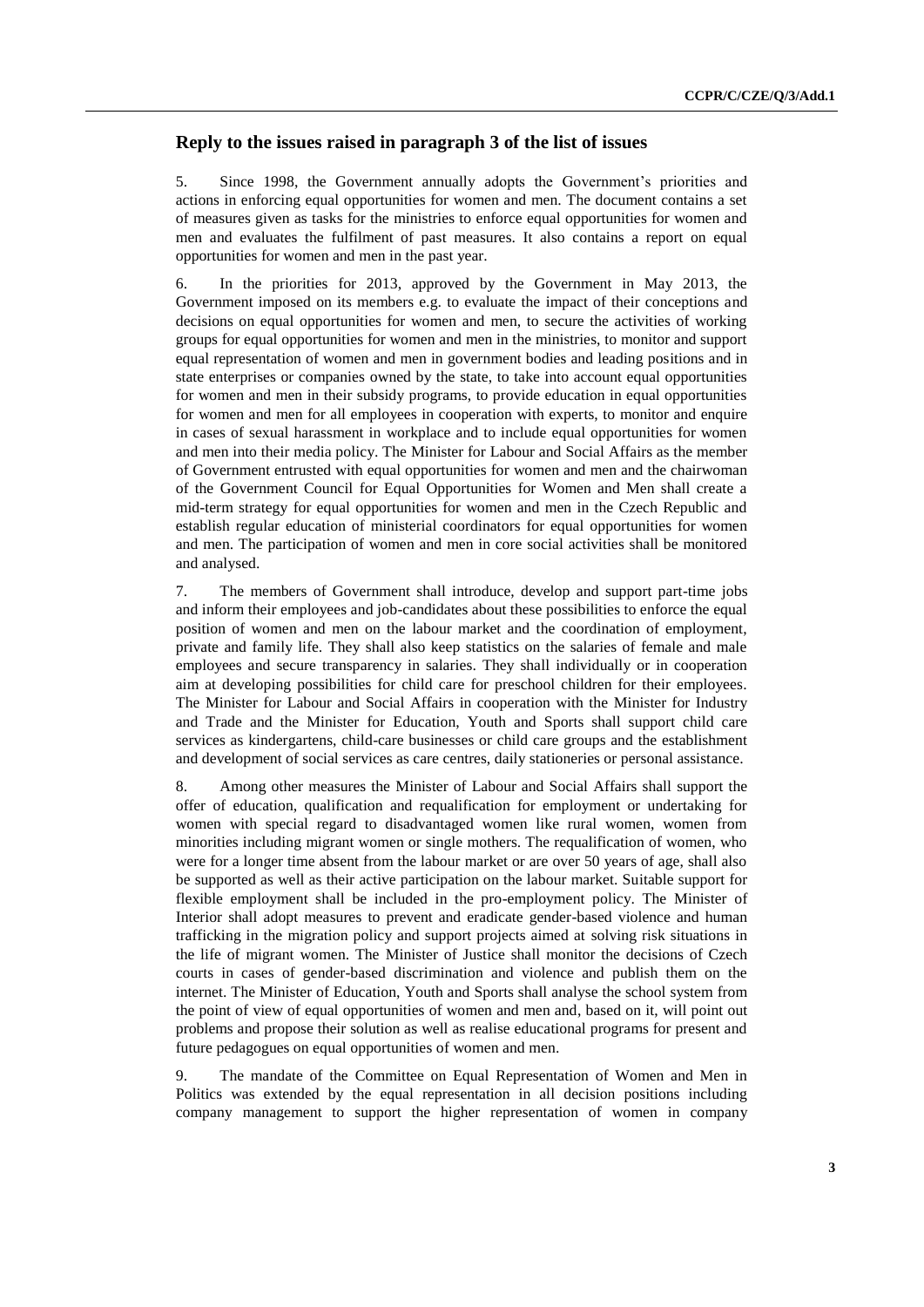management. The employers' associations also performed some activities to support higher representation of women in corporate management. In 2011, the Confederation of Industry informed its members about examples of voluntary initiatives of companies in the field of diversity in corporate management and conducted an inquiry on best practices. The platform Business for the Society includes important employers interested in equal opportunities of women and men and the representation of women in decision positions.

10. In 2012, a bill on rules of selection of experts in management and supervisory boards of publicly owned companies was prepared. The bill includes general transparent and objective rules for filing these posts on the basis of expertise. The establishment of objective and transparent rules for filing decision posts is generally considered as a possible tool to support a higher representation of women in the decision process. The bill is still being debated by the Government.

11. The Committee on Equal Representation of Women and Men in Politics was established by the Council for Equal Opportunities for Women and Men in 2009 to submit measures for equal representation of women and men in politics. In 2012, its mandate was extended on all decisions positions in general, e.g. also in the business sector. The Committee is composed of government representatives, civil society experts, but also social partners and the most important political parties.

12. In 2010 the Committee proposed legislation to secure a minimum of 30% of candidates of each sex in the parliamentary and regional elections. The proposal was finally not submitted to the Government. The Committee continued to support the political participation of women and focused on education in this field. In 2012, it organized in cooperation with the secretariat of the Council and the NGO Forum 50% a seminar, "How to improve the participation of women in decision making processes?" The Committee also compiled a motion on the  $+1$  strategy, which recommends to the Government and its ministries to implement a strategy to increase annually by one (1) person the unrepresented sex in management until the share of minimum 40% of women and men alike is attained. The aim is to create a more various and better functioning State administration and to diminish its vertical gender segregation. The motion was approved by the Council and will be now submitted to the Government.

## **Reply to the issues raised in paragraph 4 of the list of issues**

13. The basic government document in the fight against gender stereotypes are the above mentioned Government's priorities and activities in enforcing equal opportunities for women and men. Next to the measures mentioned above the recent priorities include a task for the Minister for Education, Youth and Sports to support individual abilities and interests of children and adults for education in areas not typical for their gender. The Minister for Labour and Social Affairs shall continue to educate employment counsellors and intermediaries and other staff at the employment offices in the field of equal opportunities of women and men. In the past the Labour Minister with the Minister of Education, Youth and Sports had to adopt measures to tackle horizontal gender segregation on the labour market by strengthening the prestige and financial reward in the areas dominated by women by publicising the exchange of good practices, support of the choice of a "genderuntypical" profession, actively combat gender stereotypes etc. The Minister of Education, Youth and Sports had to continue the effort of tackling the stereotypes in the position of the woman in family, employment and the society in the framework educational programs.

14. In 2010, the Ministry of Labour and Social Affairs started the campaign: "How to do it, dad?" focused on fathers in charge of their children. The project strengthened the parental competencies of men and showed the advantages of parenthood for them. Its main aim was to increase the number of men active in parenting. The project continued in 2011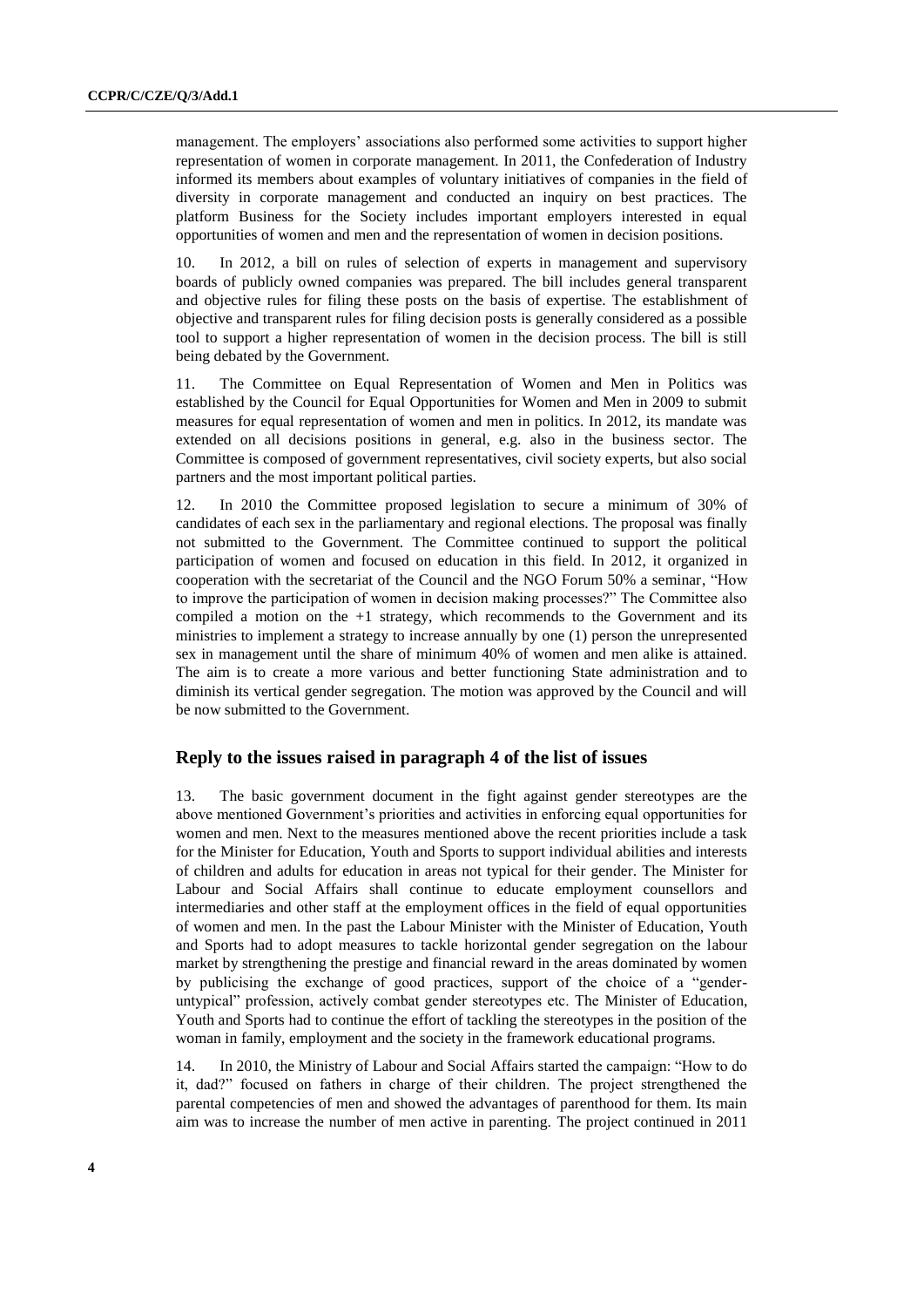and in October 2011 was finished by a final international conference. The conference allowed also employers to present their approach to active fatherhood. The project ended successfully in 2011 and its conclusions are accessible at the webpage [www.tatojaknato.cz.](http://www.tatojaknato.cz/) In the projects supported by the EEA/Norway grants there are plans for a public education campaign aimed not only at attract the public attention to discriminative gender stereotypes, but also the coordination of employment, private and family life and domestic and gender based violence.

# **Reply to the issues raised in paragraph 5 of the list of issues**

15. The Government declared the fight against right-wing extremism and connected violence as its priority. The state's approach can be divided into two phases. The first is repression against persons and political representatives spreading hatred against minorities in cooperation of the Ministry of Interior, the Police and the intelligence services. Due to their coordinated approach, the neo-nazi scene is destructed, many of its members have been prosecuted and its present actions are weaker and more moderated. The court dissolution of the right-wing Worker's Party in 2010 was a major success. Many racist crimes as the arson attacks on Roma families in Vítkov in 2009 or Býchory in 2011 were successfully investigated and its perpetrators sanctioned. Detailed statistics are included in annex No. 1

16. The second phrase is devoted to prevention. In case of extremist assemblies or marches in socially excluded neighbourhoods the Police has to prevent clashes between the extremists and their opponents and also to protect the inhabitants of the neighbourhoods. The Ministry of the Interior issued methodical manuals how to secure public order and security during assemblies and marches and runs training courses for self-government officials and policemen. The commanders of police security measures have been trained on their effective and correct handling. Other education was aimed at police extremism specialists. Members of anti-conflict teams take part in a training including simulations of conflict situation lasting for several days. The Judicial Academy proposes courses for judges, public prosecutors and court personnel. The Criminal Police and Investigation Service was increased of several teams for detecting extremist groups and prosecuting their members as to provide an effective approach in fight against extremism. In the regional directorates working groups have been introduced composed of local specialists. Next to Praha and Brno, special public order units were created also in northern Bohemia and Moravia. The Police amended internal methodical orders connected to extremism. It also created a database of court decisions, norms, important cases, expert opinions, analysis and good practices for internal use. The new personnel policy system significantly reduces the possibility of extremist infiltration of security forces. The applicants for work in the Police, the Prison Service, the Army, the Customs Service and selected positions of the Fire-fighter Protection Force are checked in the police databases on extremism to avoid any possible infiltration.

17. In reaction to the anti-Roma rhetoric of right-wing extremists, the project "Dawn" of the Ministry of the Interior offers a positive alternative to steal the key themes from the neo-nazis. The project supports non-repressive methods of police work, the increase of security in social excluded neighbourhoods, the elimination of risk elements and the prevention of extremist attacks. The key factor is the inclusion of local inhabitants in the solution of their situation. The Ministry of Interior provides methodical guidance to the program and offers the municipalities with socially excluded neighbourhoods approved projects which they may combine and adjust to their local needs. The project had an important influence on the public security in the municipalities involved and helped to start the integration of socially excluded neighbourhoods. The marches of right-wing extremists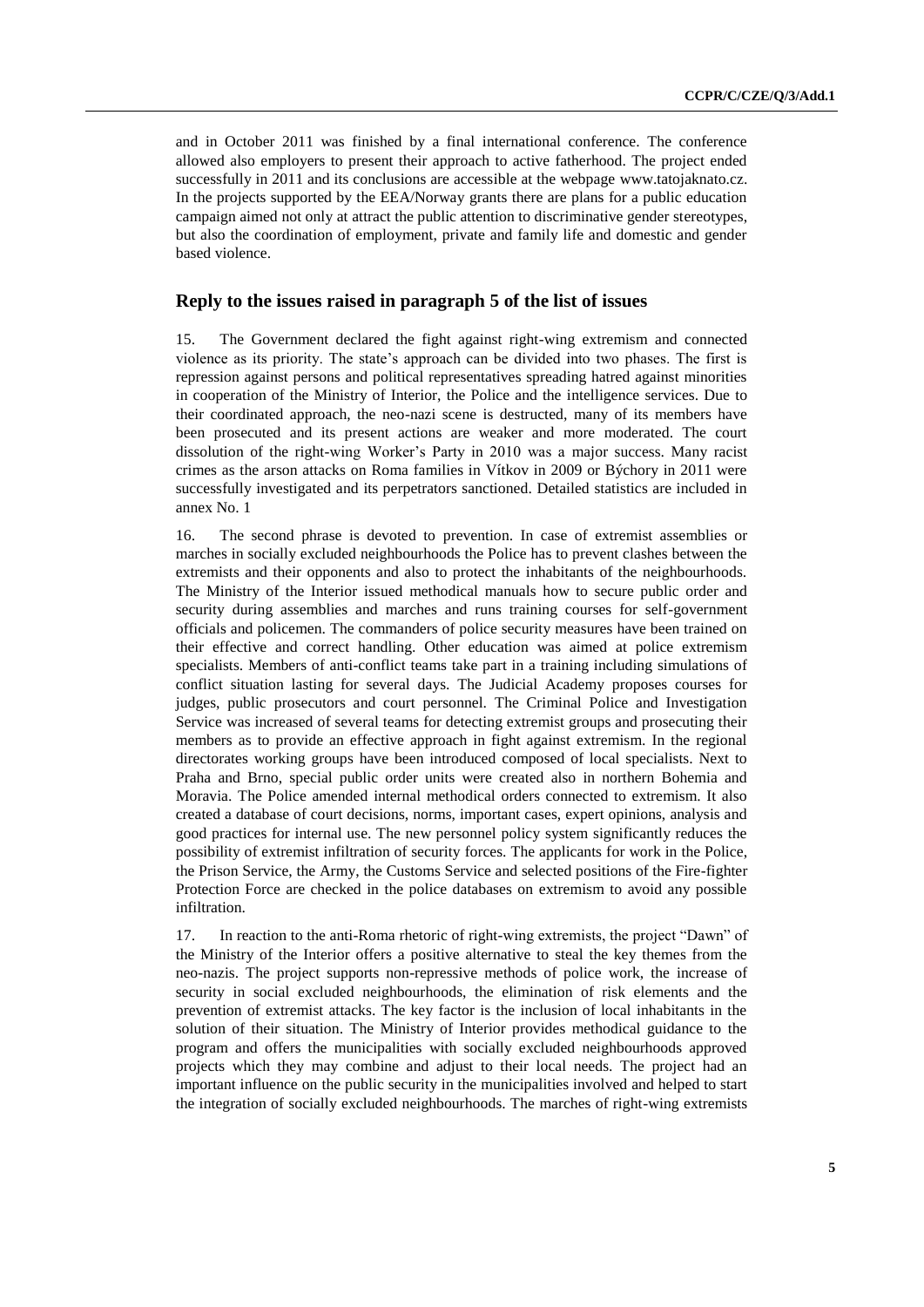have diminished as well as the participation of demonstrators, criminal activity and connected disturbance of public order.

18. Extremist expressions by majority politicians on national as well as regional level have not been perceived, with exception of right-wing political subjects, which are marginal and do not enjoy significant political support. Their authors have been commonly criminally prosecuted. Some expressions against Roma not connected with right-wing ideology can be exceptionally perceived by local politicians. An integral part of the prevention of extremism is also the condemnation of any racist or extremist violence or encouragement to it as well as any hatred speech by any person. In the Government, this task is assigned to the Government Commissioner for Human Rights as the officer incharge of human rights and minority protection. The Commissioner in her public speeches and statements condemns any kind of verbal or physical violence or intolerance also by politicians.

19. The Commissioner also leads a special working group for solving social conflicts. The working group is composed of representatives of the Ministries of Labour and Social Affairs, Education, Youth and Sports, for Regional Development, Interior, Industry and Trade and the Agency for Social Inclusion. The group prepared a Plan for common action in case of a social conflict with measures for all ministries to take. The plan sets monitoring of the situation on the spot and subsequent evaluation and proposing of relevant measures in cooperation of the central administration and local self-government. The measures include e.g. the offer of consultation and methodical support for the municipality, crime prevention measures as the liaison officer for minorities and the crime prevention coordinator, the support for financing free-time projects for youth, a pedagogical assistant or a school psychologist, the use of new pro-employment tools, the support of socio-legal child protection bodies, social services and field social work, the possibilities for use of structural funds or other financial sources for social housing, social business etc.

20. The Government prepares also a campaign against racism and hate-crime coordinated by the Government Commissioner for Human Rights and the Agency for Social Inclusion. The campaign is aimed mainly at children and young people and will use also modern communication technologies like the internet or social nets and communities. The aim is to create active communities of people fighting racism via a creative and educational way. The supporting activities will be centred at school education in problem areas and at education in public bodies. The campaign will also spread examples of good practices and will be accompanied by researches in connected topics. The campaign shall start in 2013.

## **Reply to the issues raised in paragraph 6 of the list of issues**

21. According to the Charter of Fundamental Rights and Freedoms, everyone has the right to decide freely about his ethnicity and declare it. The primary identification of members of Roma minority comes from a free and explicit declaration of their ethnicity. For example, during the last census in 2011, 13,150 persons declared their Roma ethnicity, of whom 5,199 declared solely Roma ethnicity and 7,951 Roma and other ethnicity. The information on ethnicity is sensitive personal data so their collection and processing is subject to strict legal rules. They can be collected only with the express consent of the data subject. If the subject does not give his or her consent, the ethnicity can be monitored only through a qualified estimation based on anonymous surveys without the collection of personal data. The ethnicity is then assigned by other persons based on external signs without considering the opinion of the data subject. In this way, differences between the subjective and objective perception of ethnicity can appear. For example the situation of Roma in the education system has been monitored in this manner.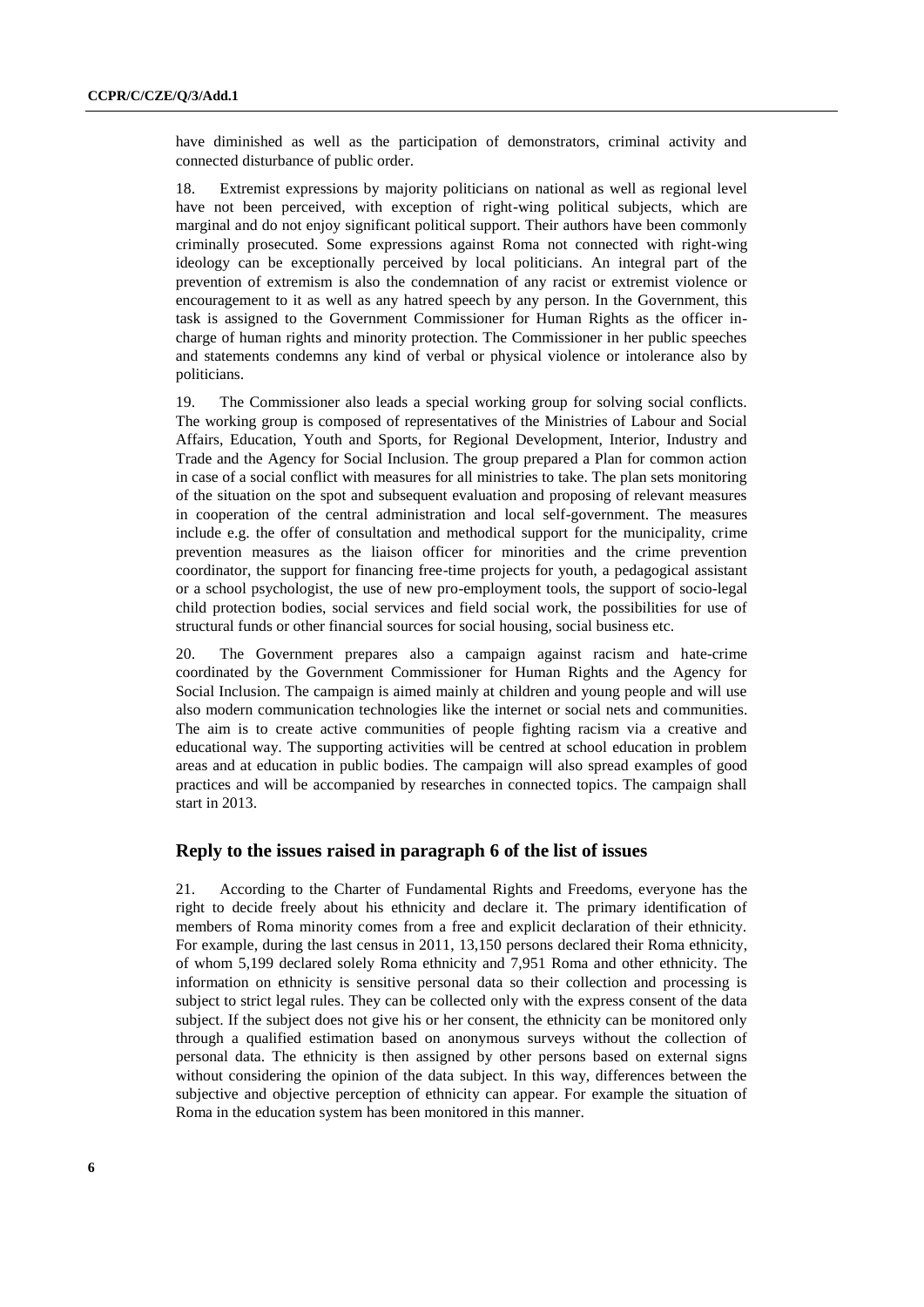22. The Czech Republic is aware of the problems of Roma in finding employment. The research of the World Bank, the EU Fundamental Rights Agency and the UNDP from 2012 shows that in 2011, the unemployment rate of Roma living in socially excluded neighbourhoods was in the category between 15 and 64 years of age, 39% against 6% of non-Roma living in the same neighbourhoods. In this category, 43% of Roma men are employed, but only 19% of Roma women. By young Roma of 15 to 24 years of age the unemployment rate is 61%. 77% of young Roma do not have any prior work experience. Only 2% of Roma run their own business. For this reason, the labour offices focus on Roma job seekers as a disadvantaged group on the labour market. The Roma participate in proemployment policy programs. Most of them conclude individual action plans which include job offers and a higher care aimed at their employment. The Roma participate also in requalification courses and public utility jobs and receive job counselling. Roma job seekers are also included in regional individual projects realized by regional labour offices and focused on the needs of the local labour market. The Roma are supported by increasing motivation, qualification and subsequent job seeking. The success rate of Roma job seekers on the labour market is about 20%. Detailed data are included in annex No. 2.

23. The Roma are a long-term vulnerable group on the housing market facing structural barriers and discrimination. The Roma households with lower income are provided with housing allowances to meet their housing costs. Due to data protection, the number of Roma receiving these allowances is not monitored. The renting of flats is left to their owners, mainly municipalities and private persons. The municipalities administer their flats as private owners and self-governing entities in order to provide for the satisfaction of the needs of their citizens, including housing. The Civil Code sets rules for leases of flats of all landlords including the conditions for termination of lease and eviction which are limited strictly by law and include for example the failure to pay the rent or the disturbance of housing peace. The lease cannot be terminated and the person evicted for other reasons than stipulated by the law. The access to housing is also subject to the prohibition of discrimination according to the Antidiscrimination Act, as well as construction and hygiene rules. The compliance of these rules is monitored by relevant public bodies and courts, where victims of their violations can apply. In detail, the rules on housing are described in the report itself (paras. 237-242).

24. The Czech Republic sees the need of a complex approach to social housing. The Government Housing Concept till 2020 imposes the development of a concept of social housing for people whose housing need is not accordingly satisfied, till the end of 2013. The concept will include legislation on access to social housing, housing allowances and the development of tools for satisfaction of the housing need of the person concerned. A special tool of social work shall be introduced to help the social integration of people at risk of loosing their housing and homeless people so they can gain and maintain their housing.

25. At present, the municipalities can obtain finances from the state budget from the programs of housing support and countryside revitalization of the Ministry of regional development. Some programs include as condition the active participation of the local Roma community in the revitalization of the neighbourhood. Another possible source are EU structural funds. The municipalities wishing to participate must create an integration development plan with concrete measures aimed at the social integration of local population. In 2011, 20 municipalities used these finances for constructing flats and other related social inclusion activities. Other municipalities realise projects of three-stage housing in connection with social programs to stabilise the situation of socially excluded families and develop their housing competencies. Detailed data are provided in annex No. 3.

26. The support of housing of the Roma and their protection from eviction is provided also by social services of social prevention and social integration as field social work, social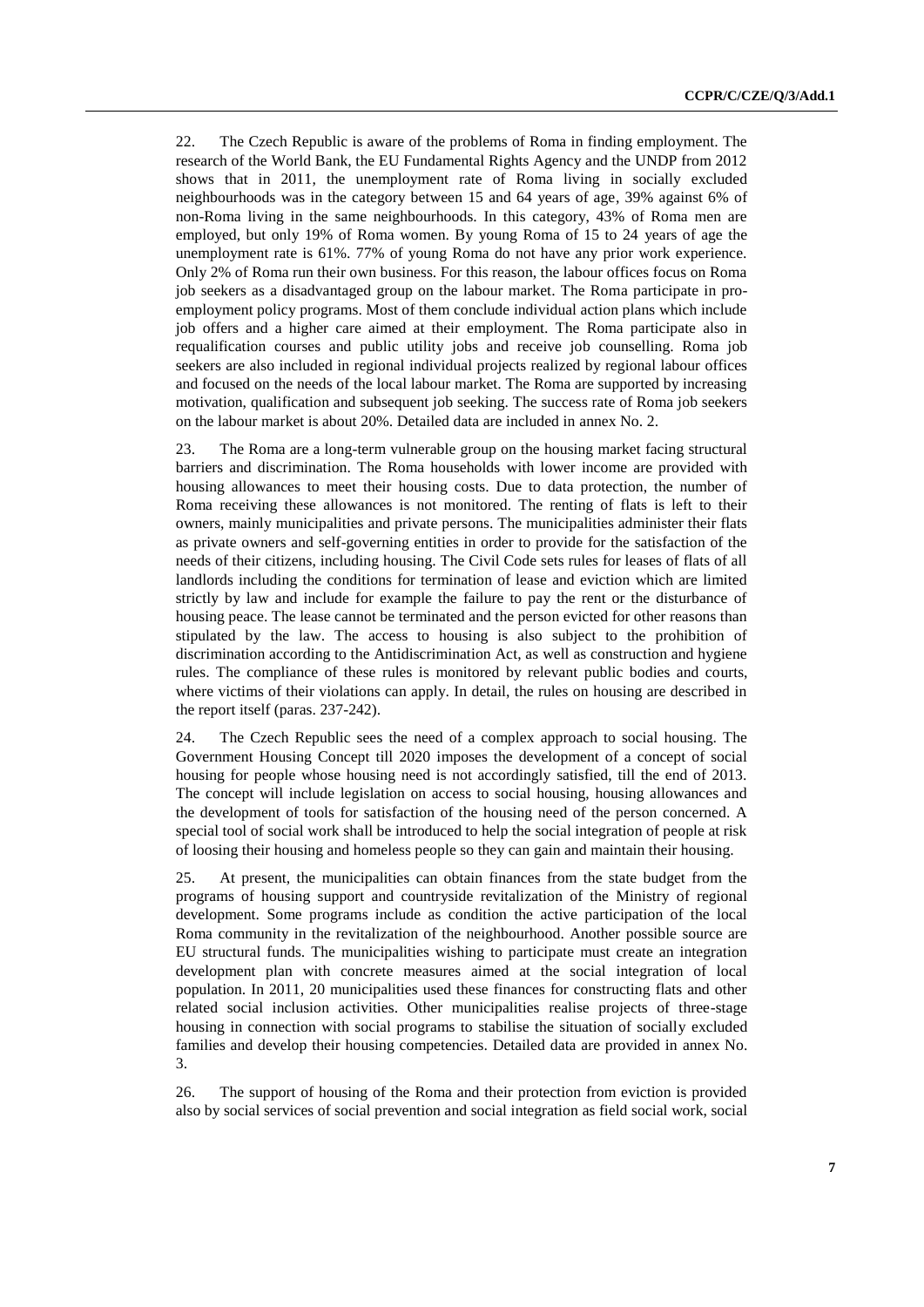rehabilitation, social counselling or shelters supported by state subsidies. The aim of social work is to help the Roma maintain their housing, strengthen their ability to solve housing problems and help them to find suitable housing. In 2011, 47 municipalities have been supported. 66 field social workers have been working with 13,154 clients, who received 39,386 interventions. The social workers succeeded in 71% in securing housing in the case of eviction possibility, in 62% in improving the construction situation of the flat and in 66% in solving housing debts. In this way, housing problems of clients can be solved or avoided by professional assistance. The results of the social work program are shown in annex. No. 3.

27. The number of Roma in public service is not recorded due to the data protection. The Roma are represented on many positions in the public administration, mainly in positions connected with Roma affairs and Roma integration. Three of the 14 regional Roma affairs coordinators are of Roma origin. Many of the 163 municipal Roma advisors are also Roma. In the Police, the Roma work, for example, as crime prevention assistants. Their task is to lower the number of crimes and infractions in their locality, secure law enforcement, prevent disputes and illegal activities and change the negative majority perception of the socially excluded Roma population. The assistant is mostly selected among the local Roma population as a person of authority and knowledge of the situation and is employed by the municipal police. Detailed information is included in annex No. 4. In the regions, there are also liaison officers for minorities, whose task is community policing, forming contacts with members of the minorities and create an atmosphere of mutual trust and cooperation. Since 2007, a project helps also the applicants for police work from minorities with the study of police schools. The project helped already more than 50 persons, of whom 14 already successfully graduated.

#### **Reply to the issues raised in paragraph 7 of the list of issues**

28. The research of the Czech School Inspection and the Ombudsman show that Roma children are still over-represented in special education. Although the number of these children has decreased from 35% in the 2009-2010 school year to 26,4% in the 2011-2012 school year, the Czech Republic takes steps to provide every child with the education in his or her best interest.

29. The National Action Plan on Inclusive Education (NAPIE) was not terminated due to insufficient funding. The NAPIE was never started as only his preparation phase has been organized, which defined the basis priority areas and ought to be developed in subsequent steps. Many measures have then been included in further strategic documents, action plans or realized in other projects. The key measures of the NAPIE will be included in the Strategy on the Development of the Educational System 2020. The topic of inclusive education is dealt with in the Action Plan for the execution of the judgement of the European Court for Human Rights in the case *D.H. and others* v. *the Czech Republic* that includes concrete steps to secure equal opportunities in education in accordance with the Charter of Fundamental Rights and Freedoms and international human rights law, which will be described below.

30. According to international treaties, especially the Convention on the Rights of Persons with Disabilities, the ongoing legislative and practical modernization of the special educational system is shifting from the diagnostic approach to the definition of individual needs of the pupil and methods to overcome the obstacles in education through adequate supportive measures to meet the educational needs of every child. Those will be provides in the present standard financing system and the child will be legally entitled to them. Next to the legal changes described in the report (paras. 249-250) the diagnostic stay of the pupil without disabilities in the class for pupils with disabilities will be abolished and the child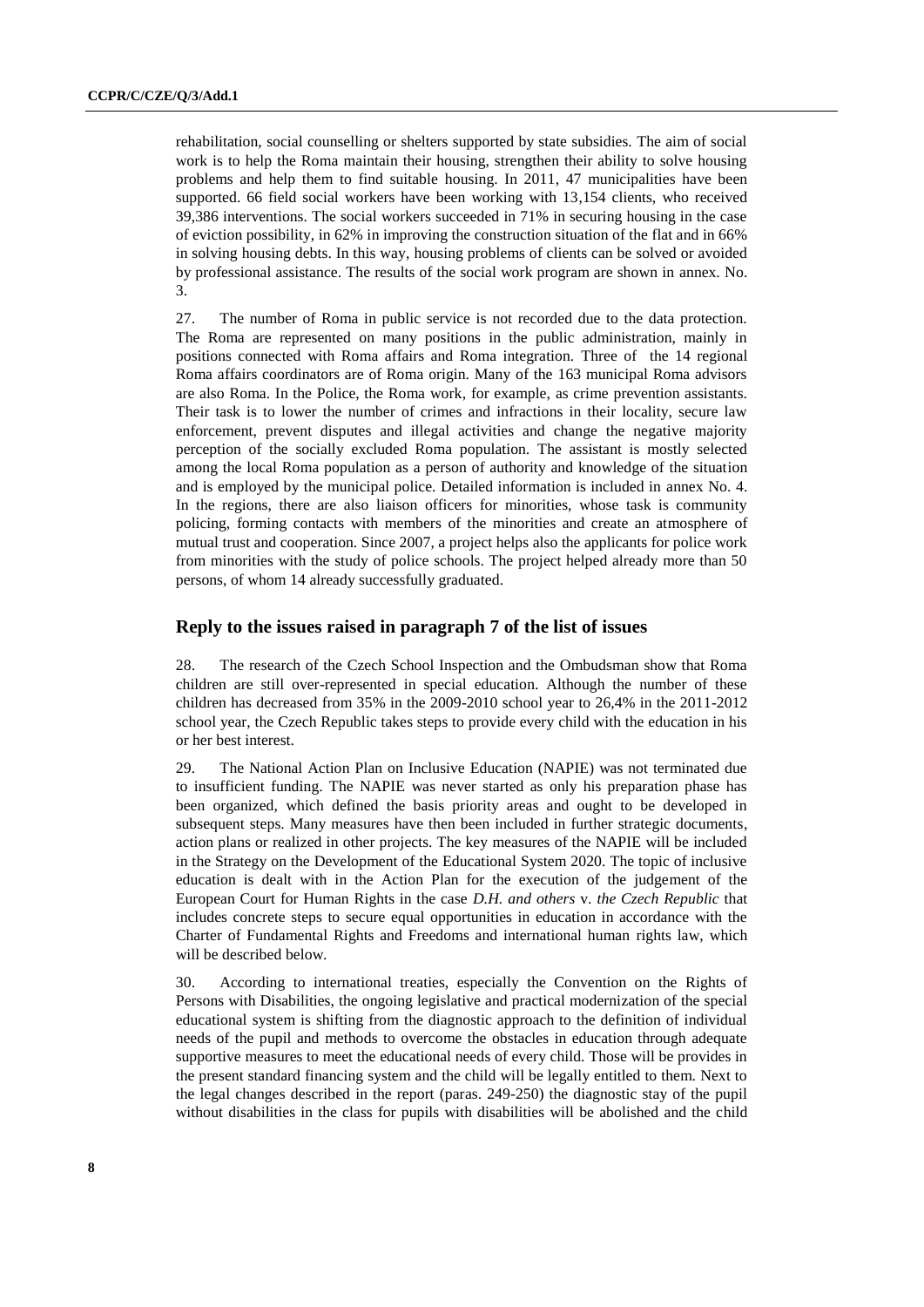will be monitored in his or her original educational environment. All possibilities to include children without disabilities in classes for children with disabilities shall be also abolished. All children will be educated in the environment the most suitable and appropriate for them without the influence of ethnicity or social background. The recommendations of the counselling facilities will be subject to revision with regard to the child's best interests, which may be initiated anytime by the pupil, his or her legal representatives, the school or the socio-legal child protection body. Already at present the pupil or his or her legal representatives can appeal against the placement in special education to the regional authority.

31. Part of the changes include also the support of attendance of socially disadvantaged children in kindergartens, the increase of their capacities, the establishment of preparatory classes and the development of professional competencies of pedagogues for the work with pupils with different educational needs, so they can develop their abilities and successfully finish their school education. In the school year 2011-2012, 244 preparatory classes for 2 884 children have been established, where the parents pay no fees. The kindergarten directors have to create conditions for children with special educational needs according to their demands. The last year of the kindergarten is free of charge and low-income families can be excluded from paying the fees altogether. In the school year 2011-2012, 458 pedagogical assistants for socially disadvantaged pupils were also supported.

32. The presented changes are supported by the Ministry of Education, Youth and Sports with methodical guidance of teachers, school directors, psychologists and other pedagogical workers in counselling facilities. In the school year 2011-2012, 342 schools have participated in projects where school psychologists and special pedagogues help children with the integration into mainstream education. The diagnostic tools shall be revised to sufficiently reflect the cultural specifics of all children and ensure their equal educational opportunities and the pedagogues and counsellors will be educated in new methods and approaches. The diagnostics will be methodically guided and monitored by the Czech School Inspection and the Ministry of Education, Youth and Sports. The Framework educational program Basic Education according to the Annex for pupils with slight mental disability shall be revised. The evidence of all pupils educated in different programs shall be established and include also their ethnicity so as to avoid any possible indirect discrimination.

33. All measures shall be discussed with academic and civil society experts in the Permanent Forum on NGO's on equal opportunities in education which is an advisory body of the Ministry of Education, Youth and Sports. The forum includes all NGO's participating in the equal educational opportunities discourse, as well as representatives of pedagogues and other experts on education of pupils with special educational needs.

#### **Reply to the issues raised in paragraph 8 of the list of issues**

34. The status of the private pig farm partially located on the site of the formal concentration camp remains unchanged. Despite this, the Czech Republic has taken many steps to appropriately honour the memory of the camp victims and to provide public access to the site. The terrain has been adjusted, access paths prepared and a natural amphitheatre constructed. The Memorial of Roma holocaust in Lety was established on the site of the formal concentration camp and in its surroundings. The Memorial is administered by the Lidice Memorial, a memorial of a village destroyed by the Nazis for the killing of the Reichsprotector Reinhard Heydrich. Its aim is to preserve the memory of the suffering of the Roma interned in the camp and to care for the place of piety. The Memorial includes a permanent exposition with replica of formal barracks, an information centre and exhibition space. It also organises various lectures for schools and teachers on Roma holocaust,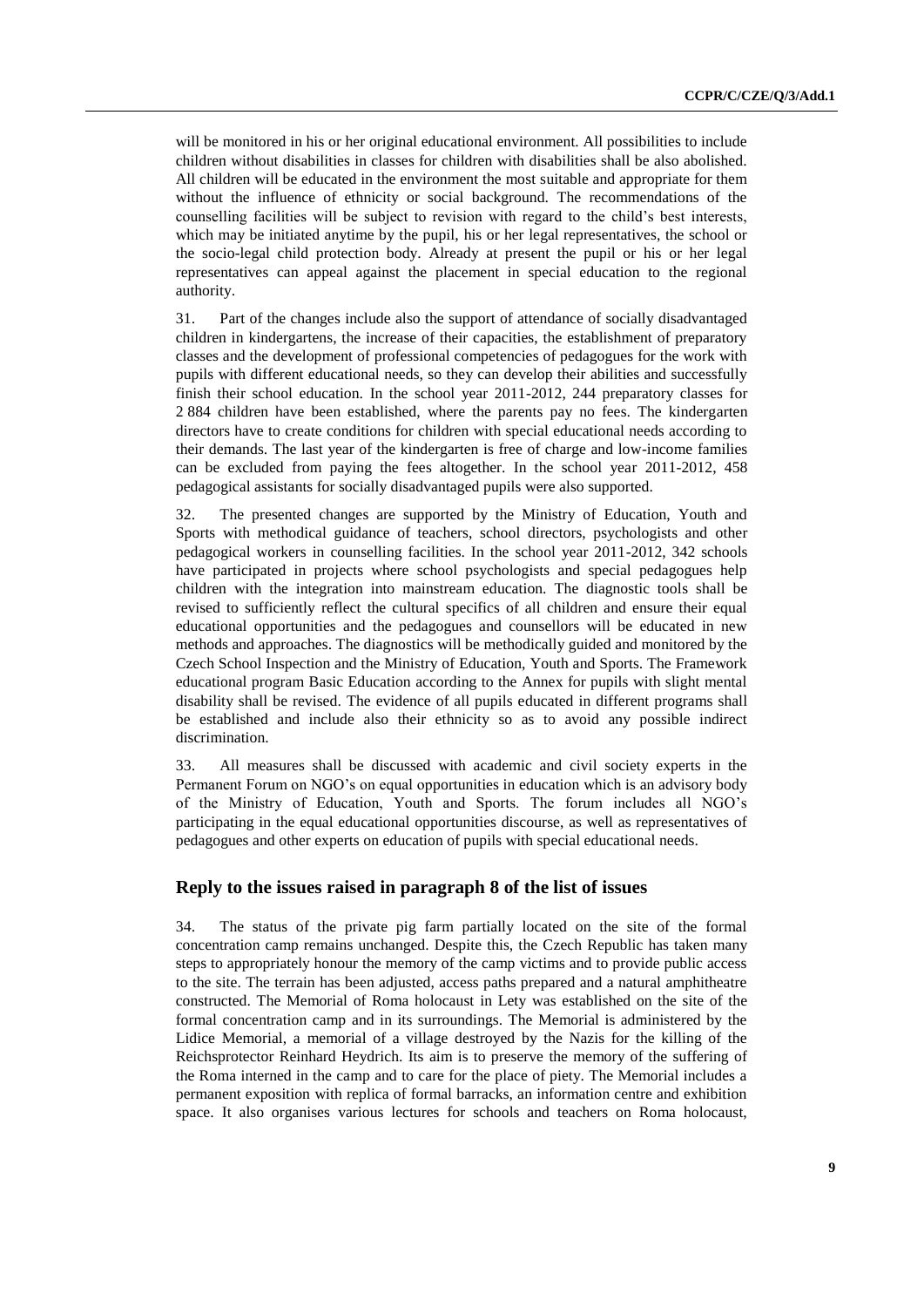celebrations and other events, including annual memorial days. In 2012, the Memorial has been visited by 11,963 people.

#### **Reply to the issues raised in paragraph 9 of the list of issues**

35. The new electoral law is intended to be a comprehensive regulation covering all elections held in the Czech Republic, i.e. elections to the European Parliament, Czech presidential elections, elections to both Houses of Parliament and to the councils of regions and municipalities. The common provisions of the law will set out the basic terms and institutes common to all the different types of elections, such as electoral principles, election dates, active and passive voting rights, the submission and registration process for lists of candidates, electoral bodies, political parties, electoral campaigns, the list of voters, the process of recording and securing votes cast and judicial protection. In suitable cases, the existing legislation will be adopted, while changes will be proposed when these contribute to a more efficient electoral process and a closer reflection of the will of the electorate.

36. The right to vote for persons with limited legal capacity, or those who have been deprived of their legal capacity, will be regulated in accordance with the jurisprudence of the Constitutional Court and the European Court of Human Rights. These persons will therefore have both active and passive voting rights. However, if their capacity to exercise their voting rights has been restricted by a court, they will not be able to exercise this right. Even the European Court of Human Rights has recognized that limiting voting rights relating to public affairs only to persons capable of making conscious and deliberate decisions and of properly assessing the consequences thereof is a legitimate goal. In 2010, the Constitutional Court ruled that ordinary courts shall carefully consider restricting legal capacity in relation to the voting right because of its significance in a democratic society, and duly justify any such restrictions. The courts' approach must always be proportionate to the situation and must always assess whether a given person is capable of understanding the meaning, purpose and consequences of the election and whether restricting his or her capacity to exercise voting rights is justified or not. The same approach shall be adopted in case of limiting legal capacity with regard to the exercise of any right. Persons with mental disabilities are not automatically limited or deprived of their legal capacity, but only on the basis of a judicial assessment of their capacities to act independently in legal matters with due regard to their rights and interests. From 2014, the new Civil Code will not allow for full deprivation of legal capacity and persons deprived of legal capacity are considered as having their legal capacity limited. If their situation is not reviewed by a court within 3 years, they will regain full legal capacity. A person may also any time request a court to restore his or her full legal capacity or modify any restrictions thereto, including the legal capacity in relation to the voting right.

37. The equal exercise of voting rights by people with disabilities is also ensured through the possibility of assistance in the voting act by other persons for voters, who are not able themselves to check the ballot and place it in the ballot box, or who cannot read or write. Voters who are unable to attend the polling station for health reasons may vote in any other place using a portable ballot box. However, the secrecy of the ballot must always be maintained and any influence by the electoral commission eliminated. This requirement will remain in the new Act. A new provision is that if the polling station does not have wheelchair access, a voter may apply to the electoral commission, even through another person, to vote outside the polling room in the building concerned. However municipalities should ensure that elections are held in barrier-free buildings.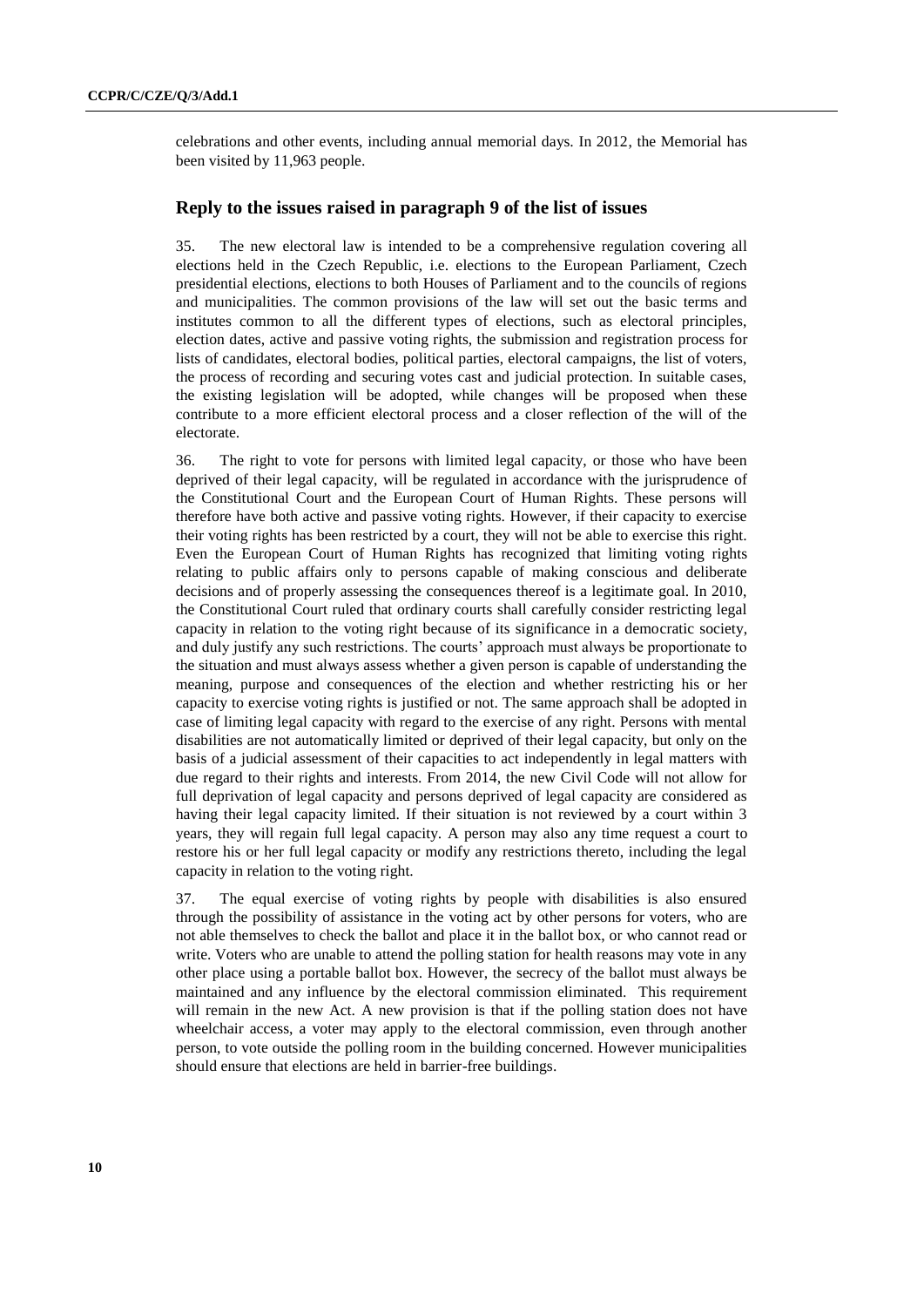# **Reply to the issues raised in paragraph 10 of the list of issues**

38. The main measure to prevent involuntary sterilization of any person is the adoption of the new rules on sterilization in the Act on specific healthcare services, which came into effect on 1st April 2012, and which reinforces the rights of the patient. According to the law, sterilization may be performed for health reasons, or for other reasons. Sterilization for health reasons may only be performed on patients over the age of 18 provided they give their written consent. Sterilization for other reasons may only be performed on patients over the age of 21 on the basis of their written request, provided there are no serious health counter-indications. In case of minor patients and patients deprived of their legal capacity, a sterilization may only be performed for health reasons and on the basis of a written consent of their legal representative, a positive opinion by an independent expert commission and a court approval. According to the law, the commission must have at least 5 members, including a clinical psychologist and a lawyer. The patient is always invited to commission hearings, with his or her legal representative if required. When informing the patient, the commission is required to take into account his or her intellectual maturity.

39. Before performing a sterilization, the attending doctor is required to provide the patient with information regarding the nature of the medical procedure, its permanent consequences and possible risks. The provision of this information is recorded in the medical records and signed by the attending doctor, the patient and one or more witnesses. Between the submission of information and the provision of consent a period must be left for reflection. This period is at least 7 days in the case of a sterilization for health reasons and in the case of a sterilization for other reasons at least 14 days. The patient or his or her legal representative must again express the consent to the intervention immediately before its start. As modern medical science does not consider sterilization as an intervention necessary to preserve life or health, it cannot be performed for these purposes without the patient's consent and this consent must always be provided in compliance with the conditions set out above.

40. At the beginning of 2012, the Government Council for Human Rights, an advisory body to the Government in the area of human rights, adopted a proposal, which recommended the Government to compensate women who had been sterilized in violation of the law. The Council suggests that, following this proposal, the Government prepare a draft compensation mechanism. The Council's proposal is currently being consulted with different ministries. The Government has not yet approved the proposal, which is therefore not binding on it. The Government will then decide how to proceed in providing compensation for sterilized women. Apart from ex gratia compensation, the Council also proposes that the Government assist the sterilized women in enforcing claims that are not yet statute-barred in court. The Ministry of Justice shall publish recommendations on the possibility of access to free legal aid. Legal aid is currently provided at request for social reasons, either at the court itself in specific proceedings or from the Czech Bar Association. The bulk of criminal proceedings initiated on the basis of 58 cases examined by the Ombudsman were deferred under the Code of Criminal Procedure, because no offence was found to have been committed. In 4 cases, the reason was a statutory limitation of the criminal prosecution, i.e. the expiry of the period during which the prosecution can be initiated.

# **Reply to the issues raised in paragraph 11 of the list of issues**

41. The main concept document for the fight against domestic violence is the National Action Plan for the Prevention of Domestic Violence for 2011–2014 approved by the Government in 2011. The plan was elaborated by the Government Council for Equal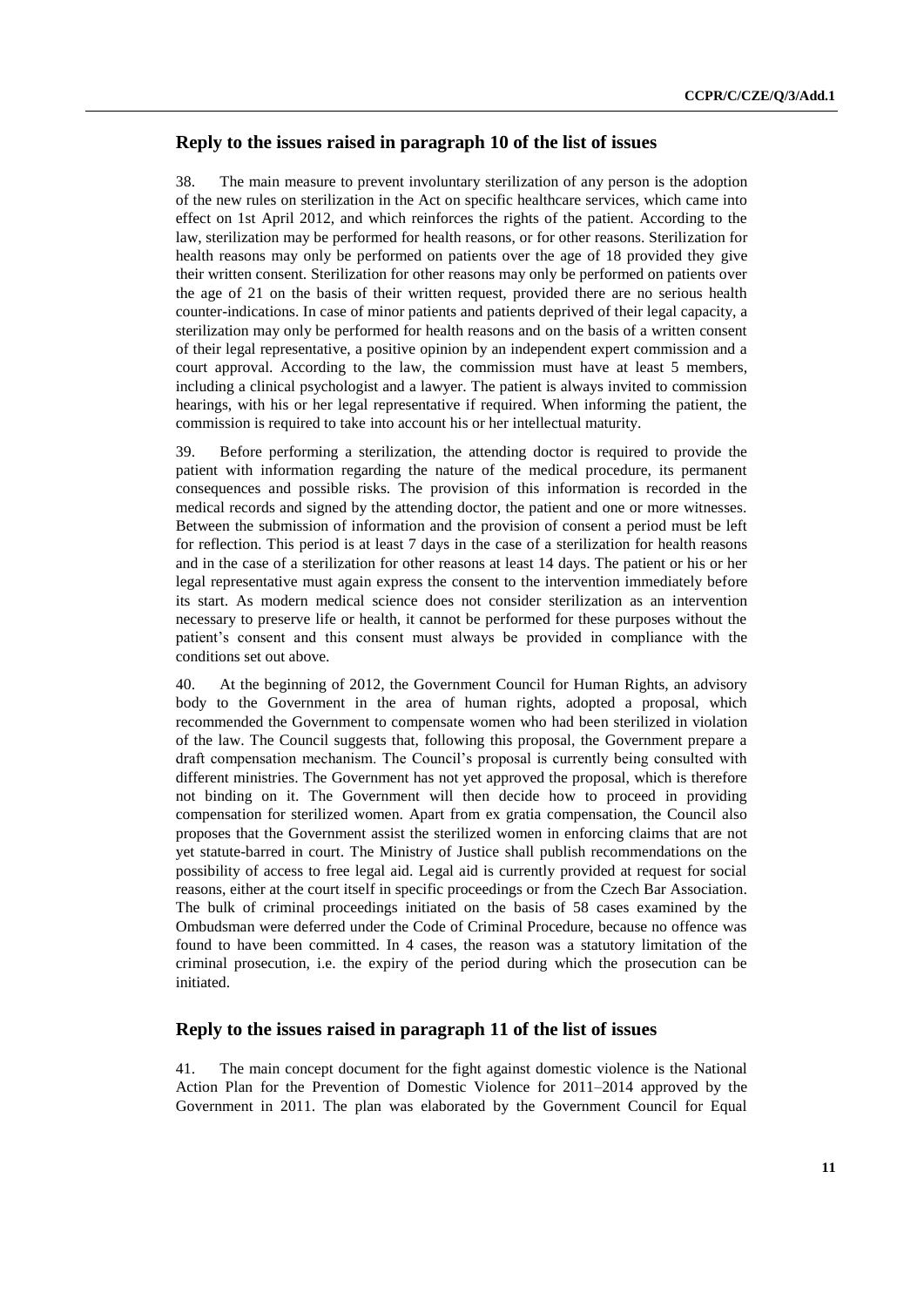Opportunities of Women and Men and its Committee for the Prevention of Domestic Violence. It contains measures and tasks for the ministries in six areas: support for persons at risk of domestic violence, children at risk of domestic violence, work with violators, their education and interdisciplinary cooperation, relation of the society towards domestic violence, analysis and research and legislation.

42. The primary legal means of protection against domestic and sexual violence is the banishment of perpetrators from the common dwelling, introduced in 2007. The Police can ban an abuser from remaining in a common dwelling and its immediate surroundings, or from establishing any contact with the victims of their violence for a period of 10 days. At the request of the victim, a court may then ban the abuser by an injunction for a period of one month, which can be extended up to a year if the victim initiates judicial proceedings (e.g. divorce or criminal proceeding). The number of persons banished is listed in annex No. 5.

43. The most serious forms of domestic violence can qualify as the crime of cruelty to persons living in a common dwelling, for which the offender may receive a sentence of up to four years in prison, and up to eight years in serious cases. In cases with a sexual subtext, this may also constitute the crime of rape or sexual coercion, where the offender risks a prison sentence of up to five or ten years. Statistics of these offences are also listed in annex No. 5.

44. Police officers who ban people from their home must be properly trained to assess incidents with indications of domestic violence. This training is carried out by police trainers, or domestic violence manuals, in the different regions. Additional training for police officers takes place in the form of extended training, which is organized by police trainers in individual regions in collaboration with representatives from intervention centres. During the period 2010 to 2011, the Police Presidium, together with the Ministry of Interior, prepared a training course for senior general police officers and a qualifying course for general police officers from local forces. Issues concerning domestic violence have been included in both courses, such as identifying behaviour with signs of domestic violence, assessing the risk of a subsequent attack, the procedure for banishing a perpetrator, cases with signs of domestic violence, etc. Since 2012, a new concept for basic professional training for all new police officers, regardless of their area of specialization, is being introduced, which will also include the ability to identify signs of domestic violence and to ban perpetrators from a common dwelling.

45. Persons at risk of domestic violence are offered immediate psychological and sociolegal assistance in intervention centres through interdisciplinary cooperation between the Government, municipalities and non-government organizations, which are involved in preventing domestic violence and assisting persons at risk. They can also use other social services, such as telephone help line, crisis assistance, shelters, social counselling and intervention centres, social services for families with children, etc. As of 31 December 2012, the social services register listed a total of 419 social services that identify victims of domestic violence as their target group. This number included 16 intervention centres and 17 shelters. The accommodation capacity for victims of domestic violence (including children) to 31 December 2012 totalled 3,446 beds. A total of 209 social services existed for child victims of domestic violence, of which 77 were shelters, 8 crisis assistance services providing accommodation with a capacity of 82 beds, 8 telephone crisis assistance providers and 6 low-threshold facilities for children and youth. In 2012, the Ministry of Labour and Social Affairs provided grants to ensure the provision of social service intervention centres amounting to CZK 7.8 million, and a further CZK 5.75 million for shelters.

46. The new Act on victims of crime, which came into force in 2013, is intended significantly to improve the rights of victims of domestic and sexual violence as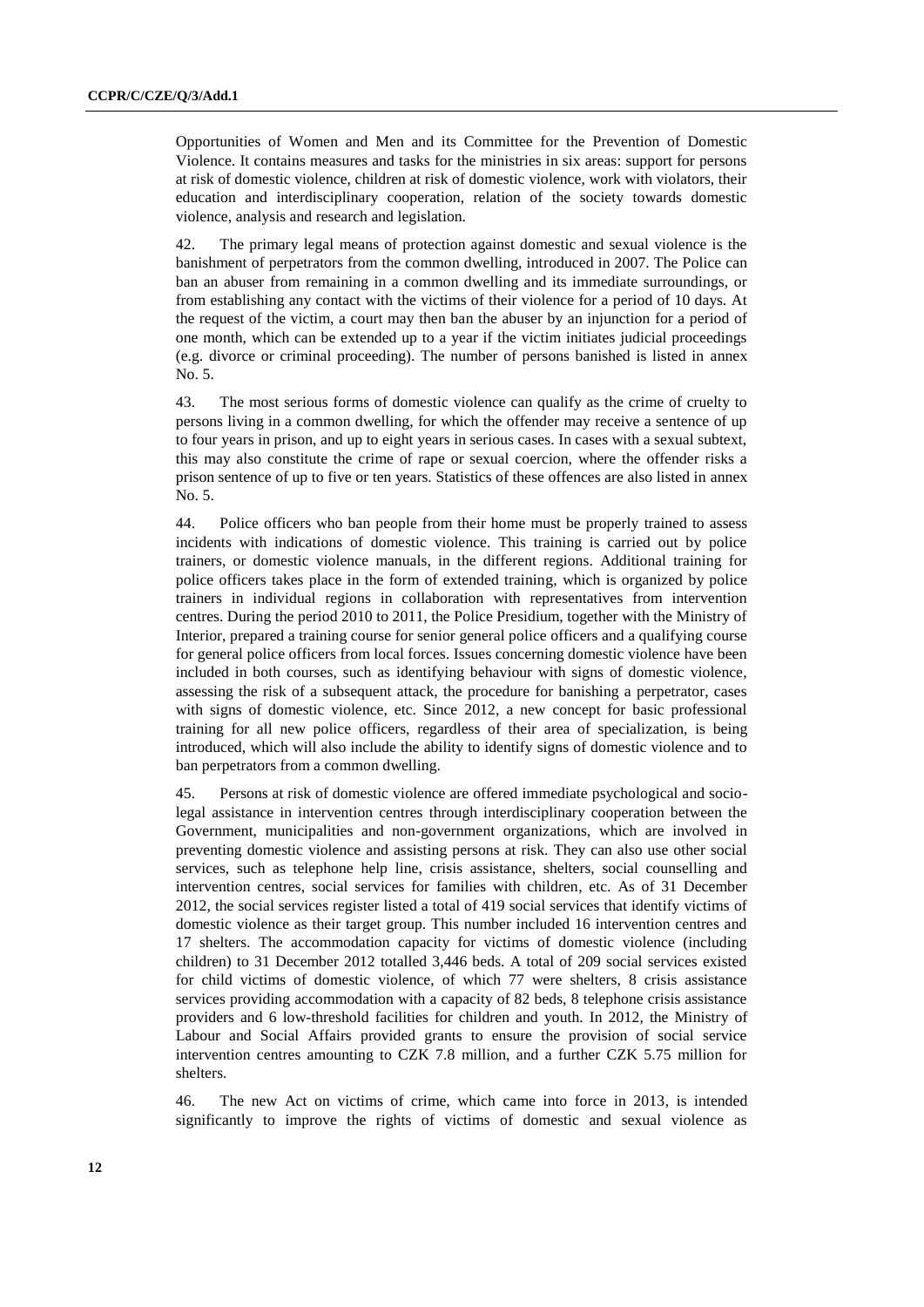particularly vulnerable victims. Victims of these crimes will be entitled to fair and sensitive treatment and protection of their privacy against any danger and secondary victimization by law enforcement authorities, to free legal, social and psychological assistance, to information on their rights and on progress being made in their case, where they will be actively heard. Professional assistance will be provided by lawyers and NGO's registered with the Ministry of Justice. Victims of domestic and sexual violence are already entitled to financial assistance to bridge any worsening of their social situation as a result of the crime, or to the reimbursement of expenses relating to the provision of professional psychotherapy and physiotherapy or other professional services to remedy the injury done, which is retained in the new legislation.

### **Reply to the issues raised in paragraph 12 of the list of issues**

47. The Act establishing the new General Inspection of the Security Forces came into force on 1st January 2012. Its task is to identify, detect and investigate criminal activities committed by officers and staff of the police force, the customs administration, the prison services and the General Inspection itself. Its task is also to test the reliability of the persons listed above, to monitor and evaluate information on illegal activities by officers, to propose measures to prevent such illegal activities and to issue methodological recommendations for the activities of individual security forces. Statistics on its activities are provided in annex No. 6.

48. The General Inspection of the Security Forces is only an investigating body and is not liable for the activities of the individual security forces. These remain under the responsibility of the relevant central administrative authorities. The compensation for injury caused by the illegal activities of officers of the Police, the Prison Service or another body can be obtained through compensation proceedings against the State for damage caused by official misconduct. Aggrieved parties may apply for compensation to the authority responsible for the security force in question and, if their request has not been dealt with to their satisfaction within 6 months, they may apply to the courts. Information on compensation paid for illegal police activities can be found in annex No. 6.

#### **Reply to the issues raised in paragraph 13 of the list of issues**

49. The main conceptual document in the area of fighting and preventing human trafficking is the National Strategy to Combat Human Trafficking, whose latest version, covering the period 2012–2015, was approved by the Government in April 2012. The Strategy is divided into four pillars: prevention, prosecution of offenders, support and protection of victims and the partnership between the Government and NGOs. Measures focus on evaluating legal instruments to combat human trafficking, the groups of its victims most at risk, on minimising the risk of abusing people during the implementation of public contracts, analysing the possibilities of providing help to people in difficult circumstances related to their work, on educating professional groups who may come into contact with victims of trafficking, evaluating the Programme for Support and Protection of Victims of Human Trafficking and the ratification of international conventions relating to the fight against human trafficking. The Ministry of Interior works together with other agencies and NGOs on the implementation of the Strategy. In terms of specific cases, law enforcement bodies have primarily focused on labour exploitation. In 2012, the first three convictions for human trafficking for this purpose came into effect. The first cases of human trafficking for domestic servitude were investigated. More detailed statistics are provided in annex No. 7.

50. In 2010, a project coordinated by the NGO La Strada "Detection of human trafficking for labour exploitation and forced labour", was launched in partnership with the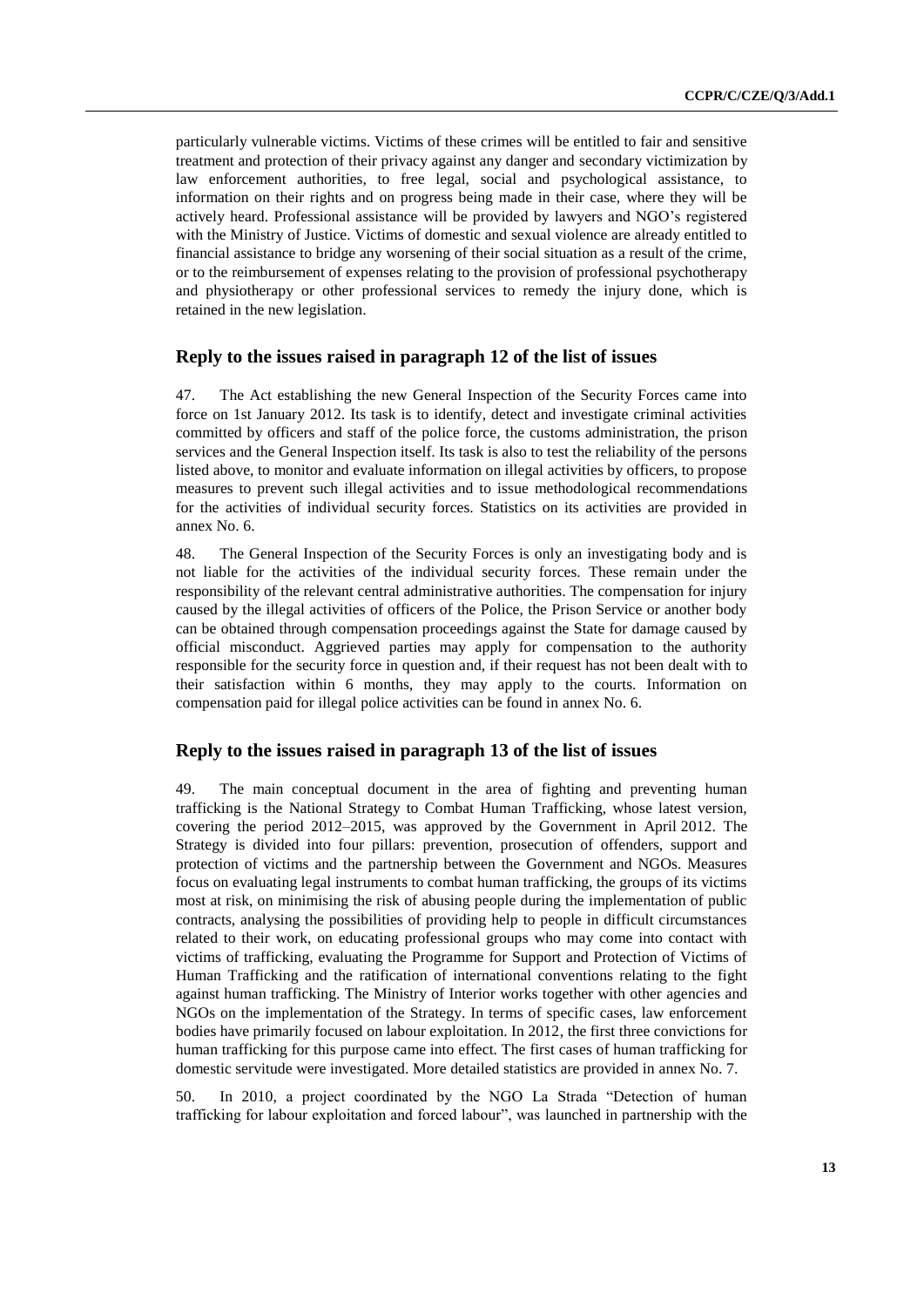Ministry of Interior and the Judicial Academy, which is responsible for training judges and public prosecutors. The aim of the project is to facilitate the access to justice and services for victims of trafficking and exploitation. Victims of human trafficking have access to similar social services as the victims of domestic violence referred to above. However, in 2012 there were a total of 105 social service providers working with victims of human trafficking. Of these 49 provided professional social counselling, 12 telephone crisis assistance, 4 social rehabilitation, 11 carried out outreach programmes, 18 operated shelters, 4 low-threshold facilities for children and youth, 6 crisis assistance and 1 social services for families with children. The status of victims of human trafficking was also reinforced by the new Act on victims of crime mentioned above. The Act also sees victims of human trafficking as particularly vulnerable victims, who have the rights listed above. Victims who do not speak Czech will be given information in a language they understand. The status of victims and their rights in no way depend on their willingness to cooperate with the law enforcement bodies.

51. A special Programme for Support and Protection of Victims of Human Trafficking has been in operation since 2003. It offers assistance to victims of human trafficking and also encourages them to cooperate with the law enforcement bodies. Victims included in the programme are given a two-month period to recover and decide whether to participate in it and to cooperate. Law enforcement bodies and NGOs providing services for victims collaborate on the programme. The victims of human trafficking can obtain accommodation. Foreign victims of human trafficking or foreigners, who can contribute to the detection of illegal crossing of state borders, illegal stay in the country or other serious criminal activities, can obtain a long-term residence permit for protection, if they cooperate with the law enforcement bodies. A part of the Program is also a Program of voluntary returns which allows a secure and dignified return of the victim in his or her country of origin via the IOM Prague on state expenses. During the period 2008 to 2011, 19 persons have returned this way.

52. The preventive activity of the Police consists of educational activities in which the policemen dealing with human trafficking participate as students, but also lectors. The policemen specialized in human trafficking give lectures or participate in seminars also outside the police e.g. in courses of the Judicial Academy or the MEPA.

53. It is illegal for public officers and members of law enforcement bodies to cooperate with criminal groups and any instances thereof are strictly prosecuted. The state administration's integrity and prevention of contacts with organized crime groups are ensured using human resources, legal and disciplinary measures. The most serious instances are made subject to criminal prosecution. There has been, for instance, a case in the past, when an Immigration Police member was convicted of bribery in connection with his activities related to residency agendas. The institutional reform of the Immigration Police, which resulted in the majority of its administrative agenda being transferred under the auspices of the Ministry of Interior as a civilian institution, has improved a number of concerns related to residency agendas. Increased attention is being given to the education of the involved employees in ethical issues, combating bribery and human trafficking issues; this education is also being provided to officials at embassies in the countries of origin.

## **Reply to the issues raised in paragraph 14 of the list of issues**

54. The Healthcare Services Act regulates patients' rights including those cases when care may be provided without the consent of the patient or his or her legal representative and newly also cases of involuntary hospitalization. In any case, information is provided to the patient him or herself, to patients deprived of their legal capacity with due regard to their intellectual and conative abilities. The reason for an involuntary hospitalization is the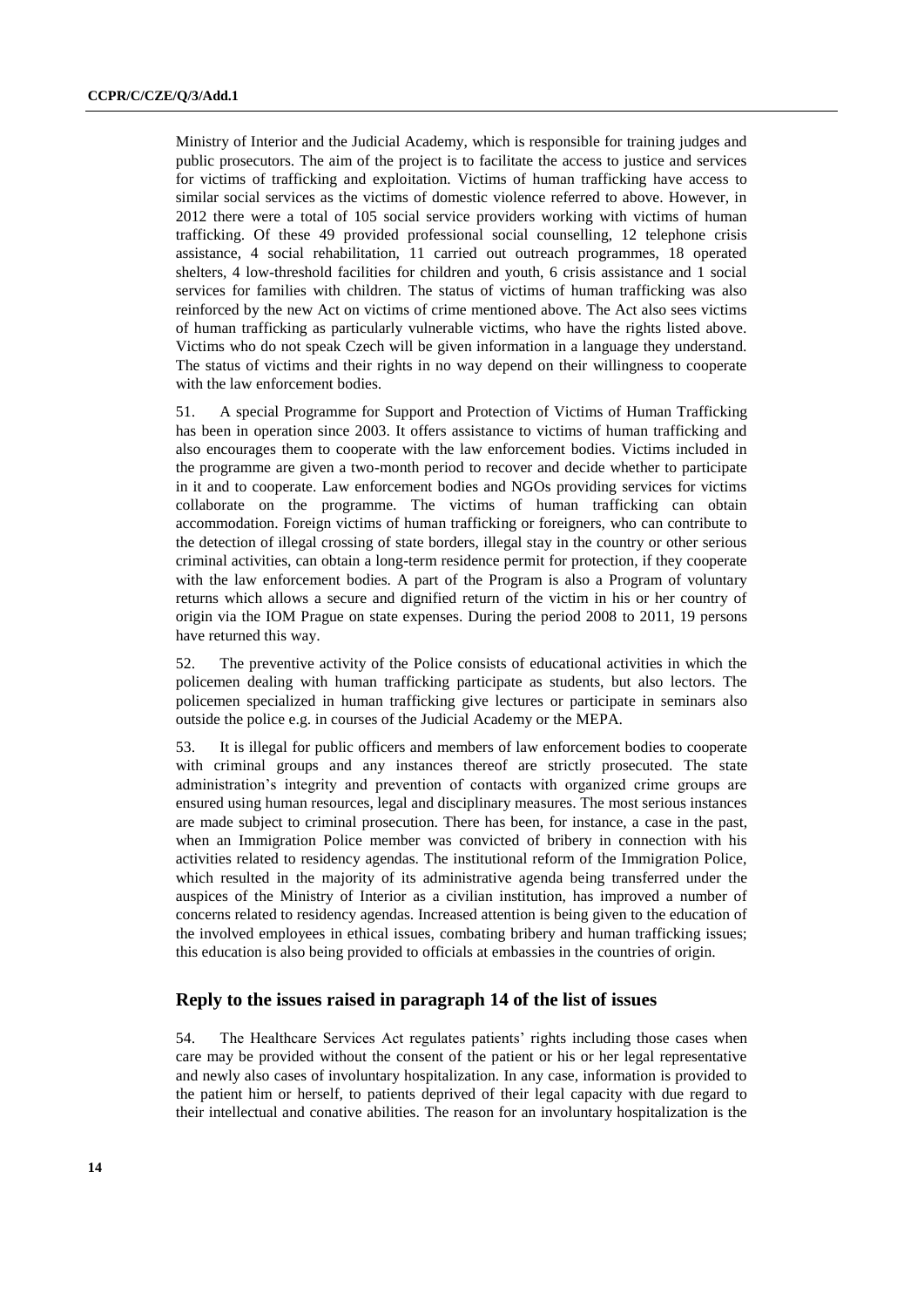patient's health condition precluding him or her from expressing consent and requiring acute treatment, or a mental disorder or other condition causing serious and immediate hazard to the patient or his or her environs, which cannot be otherwise averted, or a court order on protective treatment, quarantine or mandatory examination. Patients with or without disabilities are treated in the same way and the reason for involuntary hospitalization is definitely not the limited legal capacity alone. Without prior consent, patients may be provided only with emergency care saving their life or health in cases when the patient's condition does not allow him or her to express such consent, or in cases when required care of a mental condition must be provided. Minors and patients deprived of their legal capacity are subject to the same regulation; however the reasons for their hospitalization may be hospitalization by a suspicion of their abuse or neglect. The new law has thus made the regulation concerning an interference with patients' rights more precise while imposing administrative recourse and sanctions for breaches thereof. Victims of any breach of law are entitled to pecuniary or non-pecuniary damages.

55. Any involuntary hospitalization and newly also any limitation of a patient in his or her freedom of movement or contact with the outside world must be notified by the healthcare provider to a court within 24 hours. The court will then assess the justification of the steps having been taken. The hospitalized patient has the right to be heard during the proceedings and to submit evidence. The court will hear the committed patient, the attending physician and other persons whom the patient may request, and shall pass the judgement on the legality of the hospitalization within 7 days. The hospitalized patients can appeal against the court decision, and the court shall decide on the appeal within 1 month. If the court approves the hospitalization, it shall then assess, on the basis of an independent expert evaluation, whether further commitment is required, and pass the judgement within 3 months, the decision being valid for a maximum of 1 year. The hospitalized person, his or her close persons, legal representatives or guardians have the right to request his or her release at any time. In 2012, there has been a change in the regulation, strengthening the rights of involuntarily hospitalized persons. The legal representatives and guardians are no longer allowed to give consent with the hospitalization. The hospitalized person also has the right to declare that his or her commitment has been illegal even after release, in order to claim compensation. The number of hospitalized persons is included in annex No. 8.

56. No legal aid clinic for persons with limited legal capacity has been established yet. The hospitalized person has the right to choose his or her own representative, and when he or she cannot make that choice, the court shall appoint an attorney to protect his or her interests. The New Civil Code also introduces some new forms of supported decisionmaking as the assistance to the proponent by a selected person, the representation by a member of the patient's household or the establishment of a confidant. Any person being limited in his or her legal capacity is also provided with a trustee protecting his or her interest. In other proceedings, persons with limited legal capacity are always provided with counsel, if they are not already represented by their own legal representative or selected counsel. Such persons may also request the court or the Czech Bar Association to appoint an attorney working pro bono or for reduced remuneration due to their social situation.

### **Reply to the issues raised in paragraph 15 of the list of issues**

57. The provision of social services, including residential services, is principally subject to a free and informed consent of its beneficiary. If a person has not the full legal capacity, a contract may be concluded on his or her behalf by his or her legal representative or guardian. A person, who is according to a medical report not capable of acting on his or her own behalf and has not a legal representative, will be represented by the local municipal authority when concluding a contract on the provision of services. Any such agent is however always required to act in the best interest of the person in charge and any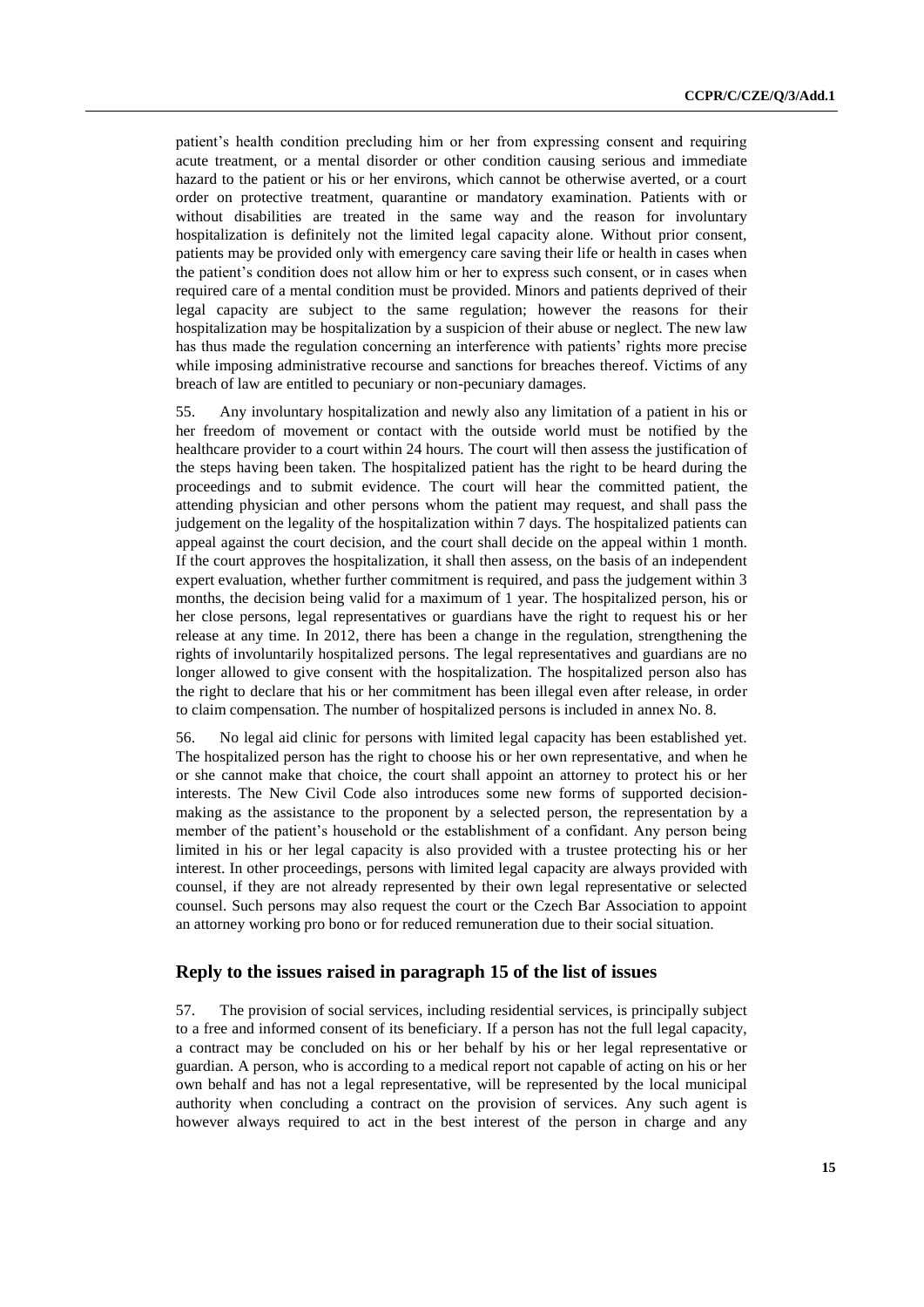fundamental decisions connected with his or her affairs must be approved by a court. The New Civil Code establishes a council of trustees as a new body overseeing the guardian's activities, which provides consent with committing the person in charge in an institution in cases, when his or her health condition do not manifestly require so. The person may also make use of the above mentioned assisted decision-making processes when concluding a contract on the provision of residential social services. Furthermore, a newly proposed bill on special court proceedings contains a regulation of a new proceeding seeking declaration of inadmissibility of the commitment in a social service facility, in which the court shall decide, on an expedited basis, whether limitation of personal liberty in such facility is admissible, and in case the contrary is proven, order release of the person. Also a new regulation will be prepared, making the rules for giving consent by persons with limited legal capacity to their commitment in residency social services more precise, ensuring enhanced protection of all their rights.

58. The Ministry of Labour and Social Service has been implementing a long-term project for "Transformation of Social Services" whose main objective is to support the transition of persons with mental disabilities from large institutions into residencies and services provided in a normal environment and to create a community-based social services network. Those persons are thus transferred from large facilities to flats or family homes in normal residential areas, where they can lead a normal life. Since the project begun, 450 persons with disabilities have left institutional facilities and moved to a normal environment.

59. The quality of social services is defined as a set of standards comprising measurable criteria. The standards address the qualitative nature of services provided and the manner how the conditions for provision of services are ensured, what is the nature of the relationship between clients and service providers, how the rights and dignity of the clients are protected and how the requirements of an individual provision of services are met, and how the clients are being socially integrated. The inspections are carried out by regional labour offices with the assistance of specialists. The quality of provided healthcare is also subject to control carried out by competent bodies, in this case primarily by regional authorities. The competent inspection authority may control the activities of healthcare providers, the fulfilment of their obligations and the observation of patients' rights. The law also enables the inspection body to review the fulfilment of any remedial measures and to impose sanctions if not satisfied. At present, the Ministry of Health is in the process of inspecting psychiatric facilities focusing on use of restrictive measures and involuntary hospitalizations. The inspections of health care and social care institutions as facilities housing persons restricted in their personal liberty are also carried out by the Ombudsman who is acting as the National preventive mechanism pursuant to the Optional Protocol to the Convention against Torture and Other Cruel, Inhuman or Degrading Treatment or Punishment. The Ombudsman inspected up to date 12 psychiatric facilities, 6 long-term care institutions, 17 homes for the elderly and 25 homes for people with mental disabilities. The Ombudsman controls whether all applicable regulation is being followed, how are inmates treated and whether their fundamental rights are respected. The Ombudsman has the power to issue recommendations seeking improvement and the facility operators shall follow these.

## **Reply to the issues raised in paragraph 16 of the list of issues**

60. The Czech Republic states that metal cage beds are not in use in the country. Prohibition on their use by healthcare services providers by a ministerial order has been in effect since 2004. In social services cage beds and net bets are excluded from permitted restrictive measures by the Act on social services since 2006. The Healthcare Services Act permits net beds as one of the restrictive measures and these net beds are used for the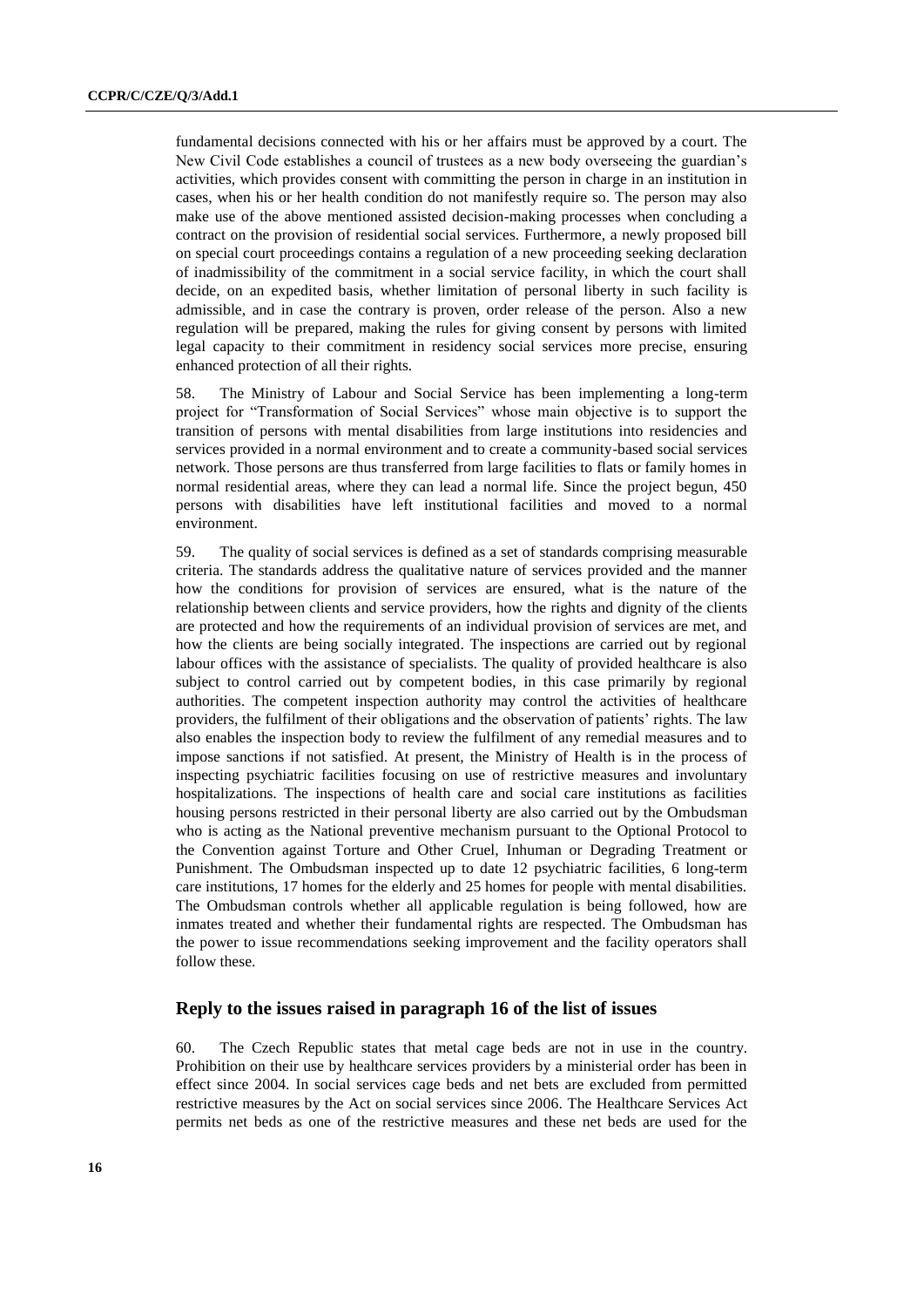protection of restless and deranged patients, specifically against falls and related complications. The number of these beds is being gradually reduced. The present number is shown in annex No. 8.

61. By law, restrictive measures may be used solely for the purpose of averting immediate danger to one's life, health or safety of the patient or other persons, and only for the time which is strictly necessary to provide such protection. Restrictive measure may be used only with the physician's consent. In acute cases demanding immediate solution, their use may be approved by another healthcare worker, but a physician must be notified without delay and confirm the justification for such restriction. Upon using the measure, the patient shall be provided with clear explanation why such measure is being used. The explanation must be provided bearing in mind his or her health and mental condition, and as the case may be, his or her legal representative shall be also notified of the use thereof without delay. The patient must remain under reasonable supervision during application of the restrictive measure and the patient's health shall be protected. Each use of the measure must be recorded in the patient's record of treatment along with tithe notification to the patient's legal representative if required, as well as in the records of the healthcare facility. Again, these measures apply to patients with or without disabilities alike. The wrongful use of restrictive measure may result in a sanction being imposed onto the healthcare service provider and the patient may seek compensation for pecuniary or non pecuniary damages.

## **Reply to the issues raised in paragraph 17 of the list of issues**

62. The Czech Republic fully respects the rights of minor foreigners who are limited in their personal liberty during their detention for the purposes of their expulsion. They are being treated in manner ensuring that their dignity is maintained pursuant to Art. 10 of the Covenant and they are being provided with appropriate protection and care pursuant to Art. 24 of the Covenant. Unaccompanied minor foreigners may be placed into detention only if there is justified risk that they could endanger state security or seriously disturb public order. The detention must be as short as possible in order to ensure the expulsion and cannot exceed 90 days. Immediately after being placed in detention, the minor foreigner is provided with a guardian, who represents him or her and protects his or her rights and interest in subsequent proceedings.

63. The detention of unaccompanied minor foreigners is more of an exceptional measure. Usually, such foreigners are placed into special educational facilities, which meet their needs. The detention only serves for the purpose of their unification with their parents. Minor foreigners are provided with all due care, taking into account their religion, ethnicity, national background, family relations and health condition. Foreigners are provided with nurture 3x a day (minors 5x day), sanitary, health and social care, including psychological assistance. They may correspond with public and international bodies as well as private persons, engage in cultural or sports events, move within the confines of the facility and accept visits, including visits of their legal counsel and guardians. Mandatory school attendance is ensured via local schools. Children also may take part in leisure time activities appropriate to their age.

#### **Reply to the issues raised in paragraph 18 of the list of issues**

64. The reasons for placing a foreigner into detention is to ensure his or her expulsion pursuant to the law, and for reasons related to state security, serious disturbance of public order, or failure to observe his of her duties during the stay on the territory of the country. Detention is therefore not applied to all foreigners. Legal regulation pertaining to detention of foreigners for the purpose of their expulsion was amended as of 1st January 2011 in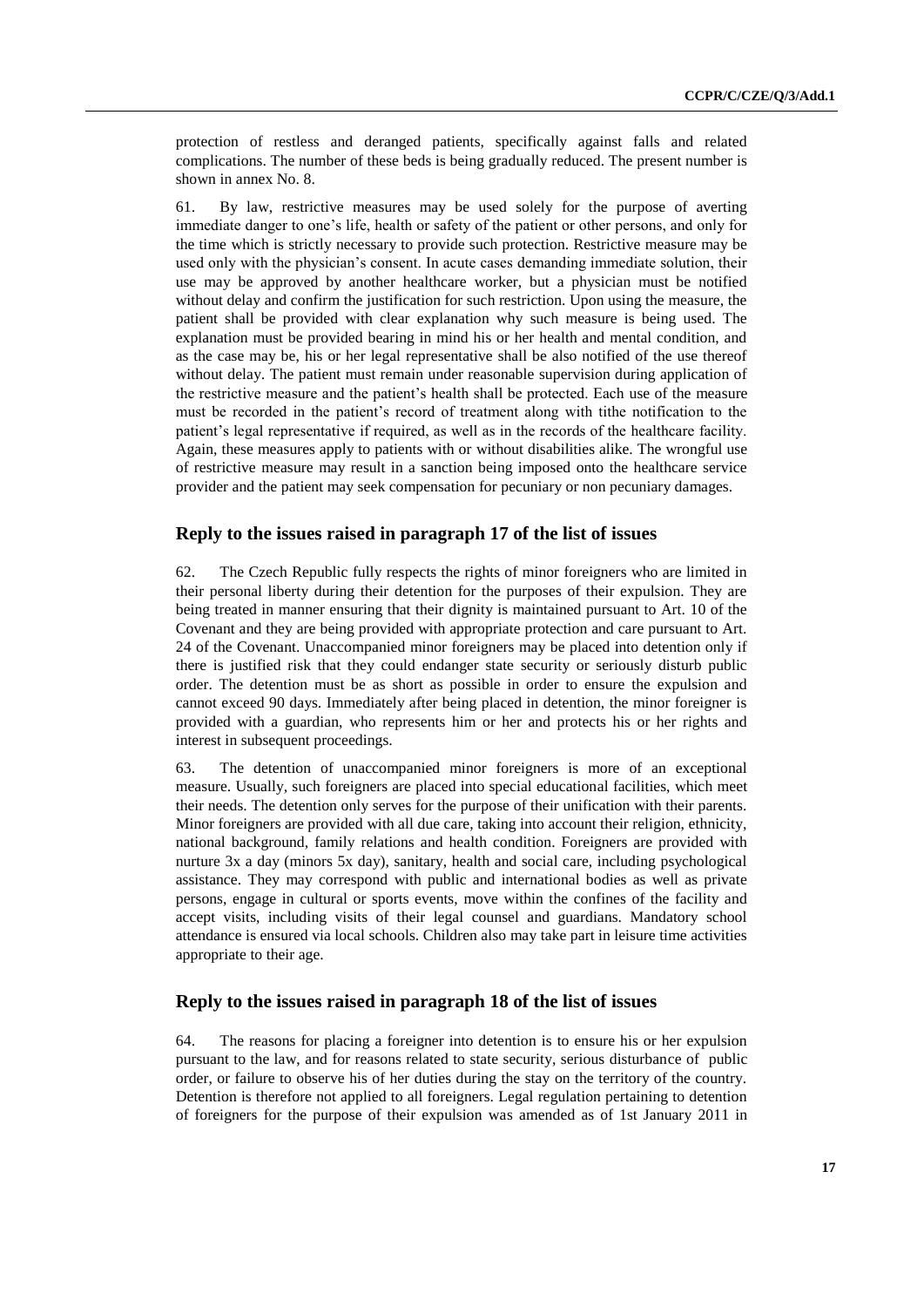order to implement the Directive 2008/115/EC on common standards and procedures in Member States for returning illegally staying third-country nationals. The extension of the time for which a foreigner may be placed in detention was adjusted pursuant to this directive. The regular detention may not exceed 180 days. An extension to 18 months, i.e. 545 days is now possible for those foreigners who are attempting to block the police efforts at expulsion by providing false information on their identity or making other intentional obstacles. This extension does not apply to unaccompanied minors or families with children. Foreigners will be placed into detention only in those cases, when it is not possible to effectively apply other special measures ensuring leaving the country, such as the reporting duty at a police station or a monetary deposit. Foreigners are entitled to request the court to review the justification of their detention at anytime. If the court finds the detention is not sufficiently justified, the foreigner must be released without delay. The police is required to inform foreigners of their rights and has the duty to review whether the detention remains justified. The treatment of foreigners must meet their human dignity pursuant to articles 9 and 10 of the Covenant.

65. The above-mentioned change of regulation made the detention proceeding subject to the Code of Administrative Procedure. Other changes include stricter conditions for detention of unaccompanied minor foreigners, who may be expelled only when the recipient state ensures the adoption of measures appropriate to their age, or shortening of the maximum time of detention for minors and families with children to 90 days. The decision on the detention is issued only for the necessary period of time and extended gradually as need may arise. Each extension may be made subject to court review, and the court must decide within 7 days.

66. No adults or minors are detained when applying for asylum. At the beginning of their stay in the Czech Republic, they are placed in reception centres, where their freedom of movement is limited only for a very short time. The purpose of this stay is to verify their identity and to carry out medical checks in order to exclude the possibility of transmission of serious or contagious ailments. The stay lasts only until identification papers and visa are produced, or until health risks or quarantine passes. After these primary checks are completed, the asylum seekers are transferred to residence facilities with free regime. In cases there are problems with the identification of the asylum seeker, or security concerns arise, the stay at the reception centre may be longer. The decision to remand the person in the reception centre may be subject of an appeal or petition to the court. The justification for this stay is also being reviewed by the deciding administrative body itself. The maximum stay in the reception centre is limited to 120 days.

67. Children and their needs are paid special attention in reception centres and later in residence facilities. Parents may place their children to the so-called child centres during the day, where the children can play and develop their abilities and skills in an adequate environment under the supervision of a trained staff. Children may use workshops where art and craft supplies are available. Children may participate in tours and trips under supervision of staff and pedagogues. These activities taking place in reception centres and residence facilities help them with the integration and understanding of the Czech culture and society. Reception centres and residence facilities have outdoor playgrounds with jungle gyms. All school age children attend local schools, or synchronising classes, so they can join the regular education cycle as soon as possible. Children are inoculated and provided with the identical standard of treatment as Czech children.

## **Reply to the issues raised in paragraph 19 of the list of issues**

68. The Czech Republic is fully aware of the problems with the capacities of its prison system. For this reason it adopts legislative changes aimed at reducing the prison over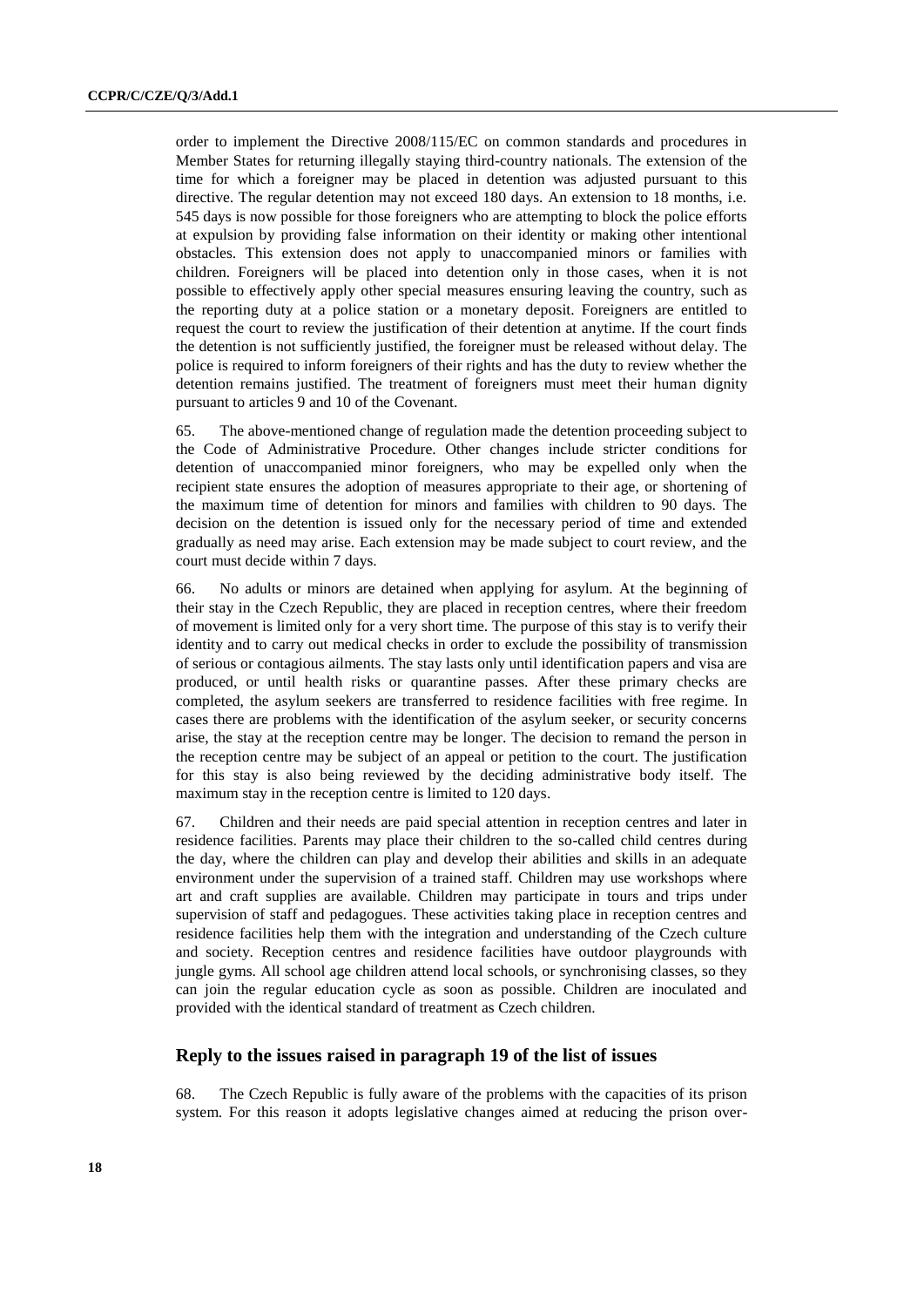population. The unconditional imprisonment and the upper sentence limits for some crimes were reduced. If a monetary sanction is not paid, it can be transformed, next to imprisonment, also into house arrest or public utility work. After having served the half of the sentence of imprisonment, the sentence can be transformed into house arrest for minor crimes. Perpetrators of minor crimes can be also released for good conduct before having served the half of the sentence. First-offenders not convicted for a serious crime can be conditionally released after having served one third of the sentence.

69. Those legislative measures are accompanied by the increase of accommodation capacities. The accommodation capacity of prisons without prison hospitals was 21 031 places at the end of 2012. Due to the decrease of the number of prisoners by 526 and the increase of the accommodation capacity by 754 places the over-population of prisons has diminished by 5.9% since 2011. At the end of 2012, there were 1,613 places missing. The over-population was also reduced by the amnesty of the President of the Republic on 1st January 2013, which produced a decrease of the proportion of prisoners to the population from 230 to 160 for 100,000 people. The financial support of 550 million CZK allowed the Prison Service to increase the number of employees by 391 persons: – 241 members and 150 civil employees. The Prison Service is at the moment carefully analysing the impact of the amnesty on the prison system from the material as well as personal point of view. The results of the analysis are not yet available, but it can be assumed that the decrease of prison population will have a positive impact on the conditions in prisons and will allow the equal use of accommodation capacities to follow the accommodation capacity of 4 square metres for each prisoner in all prisons. Also the living spaces for prisoners will be reconstructed and the hygienic conditions improved. Another important factor is the possibility to realise more free-time and educational activities for prisoners which will improve also the security in prisons and diminish possible risks. More information is included in annex No. 9.

70. The employment of prisoners is regulated by the law following international human rights law including the Covenant. Each prisoner is subject to the working obligation under two conditions. The first is his or her concrete work assignment. The second one is his health ability to work. A prisoner does not have to work if he or she is declared incapable for health reasons, either temporally or for the whole sentence period. Prisoners above 65 years of age or handicapped prisoners are also automatically exempted from the working obligation. On the other hand, a refusal to work by a prisoner with a working obligation is a serious breach of his or her duties and can be punished by a disciplinary sanction. The prisoner is usually placed separately from other prisoners during his or her work time and is not allowed to perform his or her activities of interest.

71. The prison has the obligation to assign prisoners to work following the set criteria, to reward them for their work and to create conditions for developing their job qualifications and education. The basic criterion for assigning a prisoner to work is his or her health condition to perform such work. Due regard shall be paid to his or her knowledge and expertise. The latter condition however cannot be met every-times as the prisons are limited by real work possibilities for prisoners. The work has in all cases to correspond to the prisoner's health condition. The prisoners are entitled to remuneration for their work. The law sets the basic amount and then divides the prisoners into three categories according to the work performed and their qualification. The prisons also create conditions to obtain and increase the qualification of prisoners in the prison education system which is an integral part of the treatment program.

72. The compensation of the imprisonment costs is imposed by a final court decision on the persons sentenced to imprisonment according to the law. The compensation serves for the partial covering of the imprisonment costs. This obligation is not imposed on prisoners, who are not able to work in prison, do not have any other income or money, juvenile prisoners or prisoners participating in educational or therapy programs above 21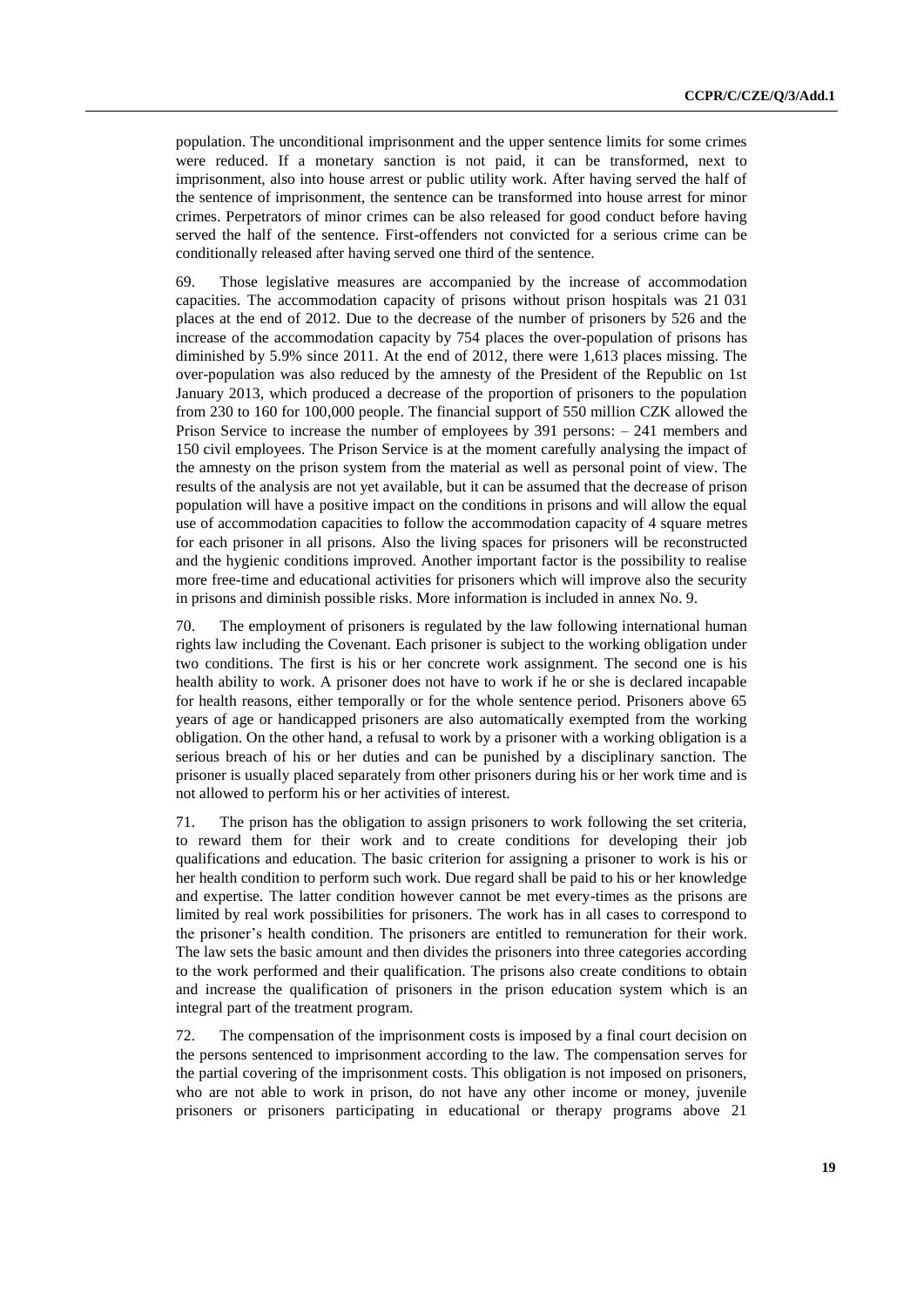hours/week. The costs are also not covered during the participation of the prisoner in court hearings as a witness or the injured party or hospitalization. The compensation amounts to 32% of the net work remuneration but cannot exceed 1,500 CZK per month. The same rules apply in cases of rents or other income received in prison, from which also 32% or maximum 1, 500 CZK are reduced. In case all due compensation is not paid until the release, the prisoner can apply to the prison director for mitigation or a complete dispensation of the duty to cover the imprisonment costs for duly justified social reasons.

## **Reply to the issues raised in paragraph 20 of the list of issues**

73. The Czech Republic combats sexual and other kind of abuse of children mainly through its criminalization. Those are crimes of child trafficking, consignment of a child in somebody else's care with the aim of adoption, rape, sexual abuse of a child, prostitution threatening the child's development, production and use of child pornography, abuse of a child for pornography production, sexual constraint, endangering the child's development and seduction of a child to sexual intercourse for remuneration. Other crimes will be introduced to implement international treaties as participation of a child in pornographic performances or solicitation of children for sexual purposes. Committing any crime against a child is a special aggravating circumstance which may result in imposing a stricter punishment. The prosecution of crimes against children was also improved by introducing criminal liability of legal persons by the end of 2011.

74. There is no specific crime of commercial sexual abuse of children or child prostitution but such acts are prosecuted by other mentioned crimes, mainly seduction to sexual intercourse, endangering the child's development or child trafficking. These crimes aim at the prosecution of the customers of child prostitution as well as persons profiting from it. As the Czech law forbids any sexual contact with a person under the age of 15, also consensual sex with such a person is criminal as his or her sexual abuse. Children between 15 and 18 years of age may engage in voluntary sexual intercourse and their protection is aimed at coerced sexual intercourse and connected activities of commercial sexual abuse punished as the above mentioned crimes. Due to better information among children and the ongoing preventive campaigns such acts are reported more often than in the past. For the reporting a special police help line exists. The Police runs also a special web page where any suspicious content on the internet can be announces which may be considered as criminal (e.g. child pornography). Detailed statistics are introduced in annex No. 10.

75. The Police focuses during the investigation of crimes on the situation and needs of the children at risk in accordance with international law and standards. The specialists on work with children at risk pay due regard to the highest possible protection of child victims and witnesses against secondary victimization caused by the criminal procedure (e.g. as prolonging the examination or harming the child with the witness experiences). Generally, the examination should be conducted at once in such an environment where the children will not feel endangered or traumatised. For this reason, since 2004, the Ministry of Interior supports the creation of special examination rooms at regional police directorates for procedural steps with child victims and witnesses. At present, there are 42 examination rooms in the Czech Republic and others are being build. The prohibition of publishing information about the child as well as the protection of his or her personal data is strictly followed. The specialists systematically develop their knowledge in the field of criminalist tactics, psychology, pedopsychology, pedagogy, social pedagogy etc. to deal with a child victim or witness to limit the impact of the committed crime. An important part of their work is also the prevention by lectures and seminars for schools. Consultations are also held in meetings on crime committed by children as well as against children with municipal authorities, socio-legal child protection bodies and social workers. The mutual cooperation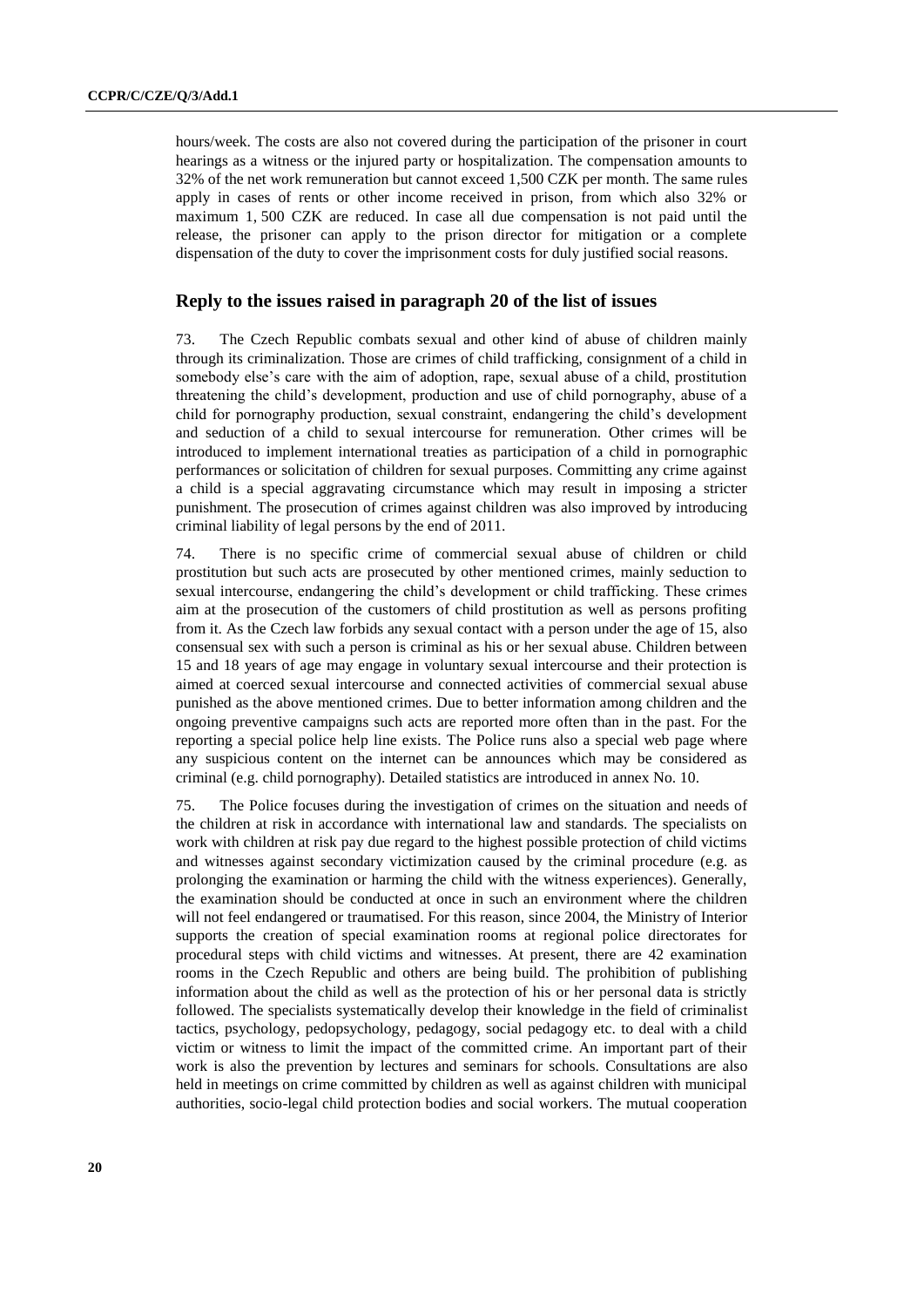between the Police, the socio-legal child protection bodies, the courts, public prosecution offices, schools, child care facilities and other stakeholders is increasing.

76. Since 2013, a special institute of a social curator for children and youth was introduced focusing on the care for child perpetrators, victims or witnesses of crime or other illegal activity. The social curator includes a set of specialized measures aimed at removing, reducing and limiting disturbances in the physical, psychical and social development of the child. The curator is a specialized worker in the socio-legal child protection body with the obligation to cooperate with municipal authorities, schools, health care institutions, social security services, courts, the Probation and Mediation Service and other bodies involved. The municipal authorities serving as socio-legal child protection bodies have to secure that the post of the curator for children and youth is reserved for socio-legal protection and not mixed with other agenda. According to the personal standard, the municipal authority shall employ such a number of curators so each of them is not dealing with more than 40 cases at once. The curators also have to follow the standards of quality for their profession.

### **Reply to the issues raised in paragraph 21 of the list of issues**

77. The Czech Republic considers violence against children as absolutely inacceptable and fights this phenomenon with all means in all settings. Although the present Family Act and the future Civil Code, to come into force on 1st January 2014, do not include an explicit ban on corporal punishment of children, the Czech Republic does not consider corporal punishment of children as an adequate means of education in the family or in other settings. The children have the right to protection of their personality and corporal integrity against unproportionate interferences. According to the Family Act the parents are obliged when exercising their parental authority to thoroughly protect the interests of the child and they may use only such proportionate education measures not to infringe the child's dignity or anyhow endanger his or her health, corporal, mental, emotional or moral development. Accordingly the new Civil Code allows the parents to use educational measures in a way appropriate to the circumstances not to endanger the health of the child or his development or to touch upon his or her human dignity. Corporal punishment can be, according to its kind and intensity, a reason to limit or remove the exercise of parental rights.

78. If the parent or another person in course of corporal punishment causes the child an unintentional bodily harm, minor injury or commits another kind of rude behaviour towards the child or threatens the child in this way, he or she can commit an administrative offence against civic cohabitation. In extreme cases the acts can meet the qualification of the crime of ill-treatment of a person in care, which means an ill-treatment of a person given into care with a higher degree of rudeness and ruthlessness and of a certain duration, which the victim may perceive as hard wrongdoing. It is not necessary that the action lasts for a longer period of time or is permanent, neither that the victim can prove bodily or other permanent harm. When causing negative health effects, the perpetrator can be prosecuted for bodily harm, which is harder punished when caused on a minor less than 15 years of age.

79. The procedural protection of children against violence in the family or outside it allows the court to place a child in case of a serious danger or disturbance in his or her development for the necessary period of time in a suitable environment or foster care. The law protects the child also against domestic violence as the perpetrator can be banished from the common dwelling. Both institutes are ordered by a court injunction as to shorten the decision period to 24, resp. 48 hours and most effectively protect the interests of the child. The appeal is then dealt with in 7 days.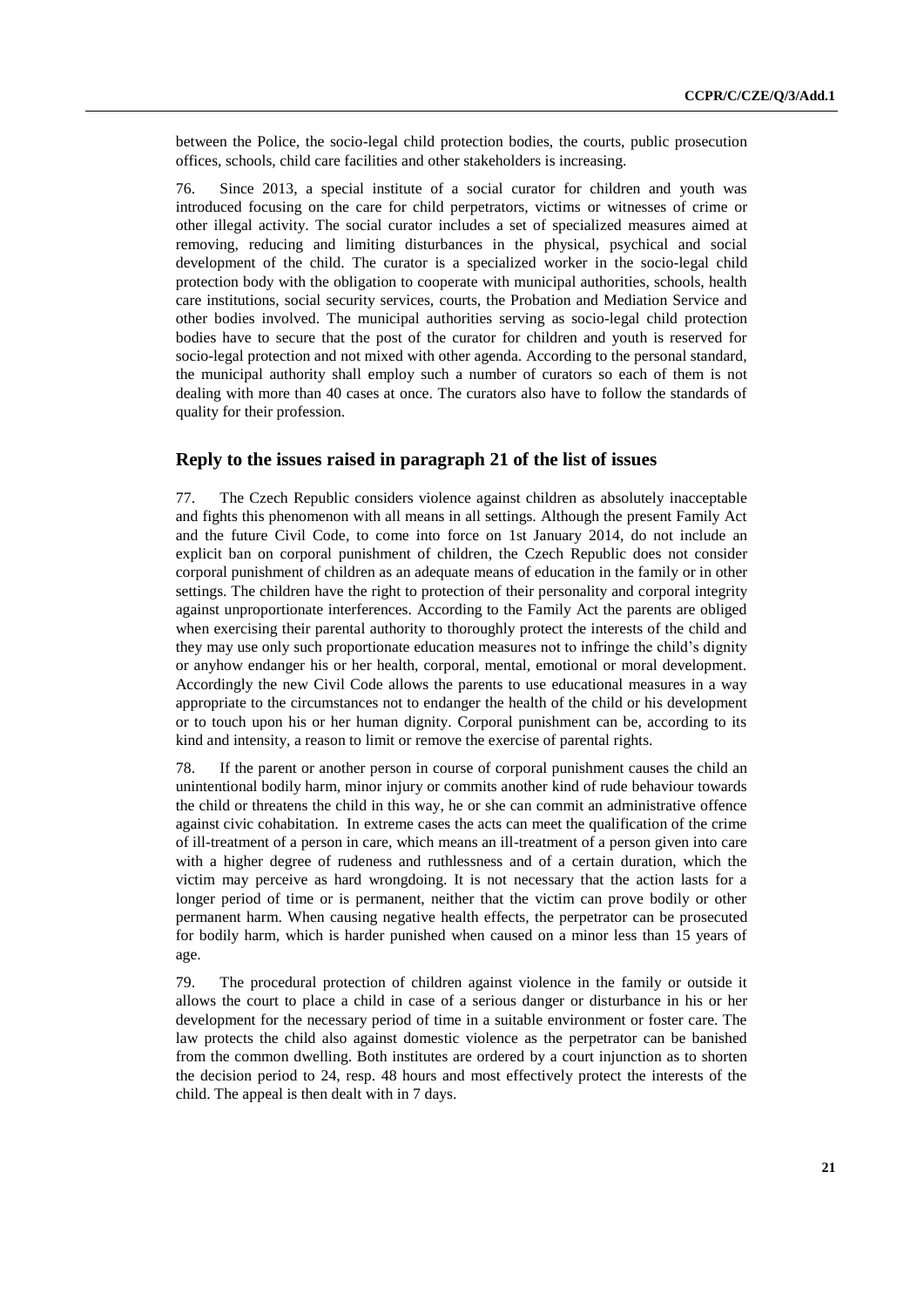80. In all public institutions as schools or institutional child care facilities children have the right to be treated with respect for their rights and human dignity. The School Act stipulates all activity of schools and educational facilities to be in line with the principle of mutual respect for the dignity of all participants. This principle is the basic frame of the educational influence of the school. The legal rules have to be followed by school orders and other internal rules. Corporal punishment is not listed among allowed educational measures and so cannot be used. The observance of the legal regulations is inspected by the Czech School Inspection, the Ministry of Education, Youth and Sports, the socio-legal child protection bodies or the Ombudsman.

81. Since 2012, the Czech Republic realises the National Strategy of Protection of the Rights of the Child and its subsequent Action Plan for the period 2012-2015. One of the basic aims and priorities is the support for positive parenting and the right of the child to education free from violence and without corporal punishment. This goal shall be attained by legislative measures as well as the development of services to support parental competencies and the realization of educational programs.

82. According to the Act on Socio-legal Child Protection a person, who uses unproportionate measures against a child with the aim to degrade his or her human dignity commits an infraction. The present construct is too narrow as it mandates that the infraction is committed with the aim to reduce the child's dignity. As of 1st January 2014, the protection of children against unproportionate corporal punishment will be extended as the new legal rule will only mandate the actual use of an unproportionate educational measure regardless of the motive of the perpetrator, for which he can receive a fine of up to 50,000 CZK. The infraction can be committed by anyone in charge of the child, like a parent or other person entrusted with his or her care as an employee in a school, educational facility, social care facility etc. In 2012, 24 persons were punished for committing an infraction by using unproportionate educational measures, of whom 15 were the child's parents, 5 were family members and 4 were other persons.

83. Another positive change is the regulation of the infraction procedure. The infraction of using unproportionate educational measures can at present be heard only on the motion of the child victim, his or her legal representative or guardian. If such a motion is not present, the infraction procedure cannot be opened. The new legal regulation allows starting the proceeding without a motion if the victim is under 15 years of age. This will allow a more efficient recourse against cases of excessive corporal punishment, when the harm is not such as to warrant a criminal procedure. The prohibition of corporal punishment and educational measures harming the child's dignity, health and corporal, emotional, mental or moral development is included in the bill on child care in a child group, which is a new type of child care for working parents.

84. The protection and education about the rights of the child is provided also by governmental campaigns. In 2009-2010, the Government Commissioner for Human Rights conducted a campaign against violence against children. The aim of the campaign was to increase the public awareness about the existence and forms of violence against children. The campaign was introduced by the web page [www.stopnasilinadetech.cz](http://www.stopnasilinadetech.cz/) with all the campaign materials. The main materials were the Spelling book on violence against children which dealt with the topic in the form of a cartoon. A Calendar on violence against children was created and distributed in schools and pedagogic-psychological clinics and used by the experts in the seminars of the campaign. A time-table was distributed in the first classes of all primary schools at the beginning of the school year. The pedagogic staff received also a brochure Interpersonal violence against children. Other publicly distributed brochures dealt with topics as positive parenting or security of the children on the internet. 12 seminars were organized around the Czech Republic with the participation of public officials, experts and NGO's. The topics were forms of violence against children,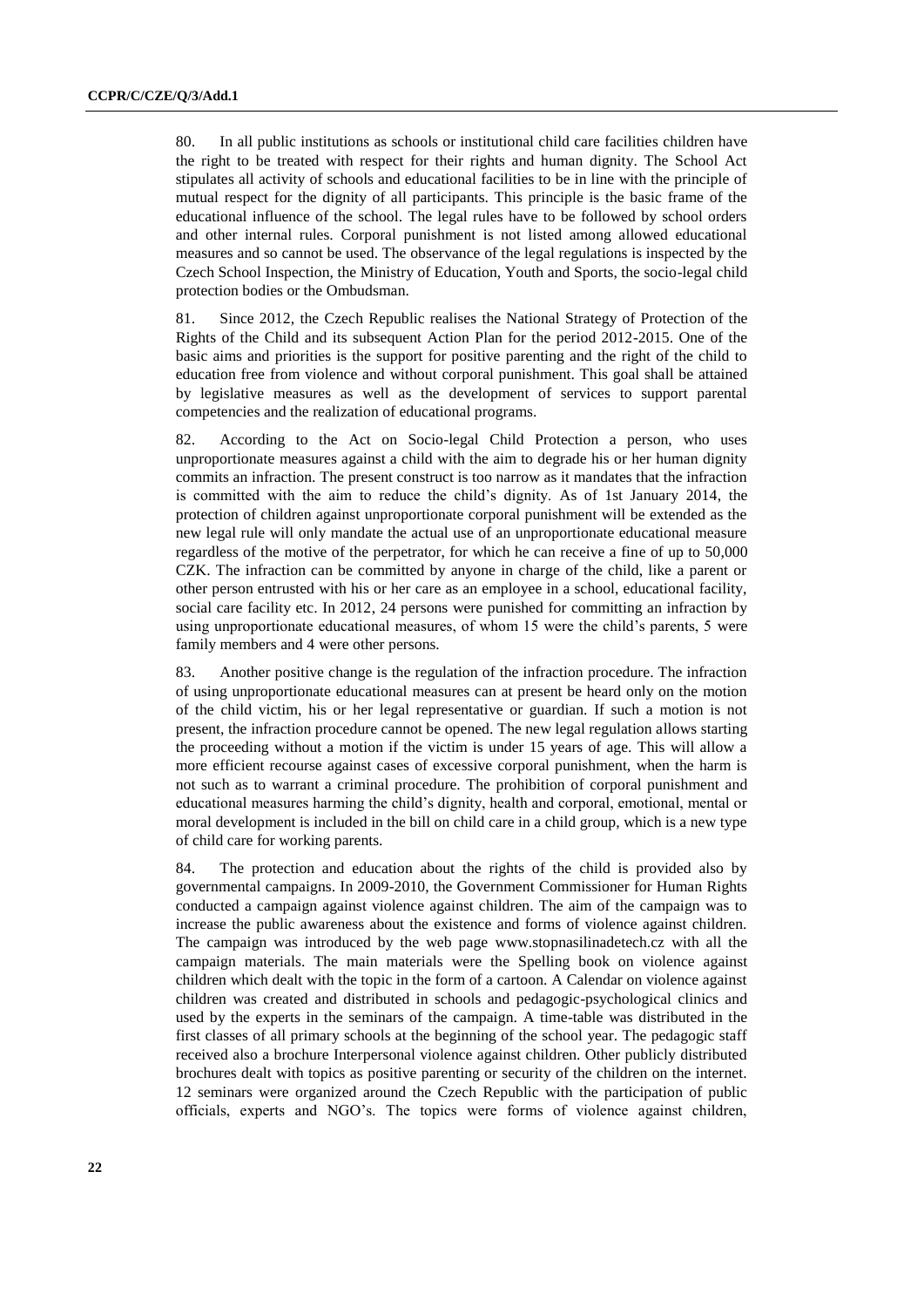possibilities of assistance for victims, forms of prevention and alternative parenting methods. The campaign included also TV and radio spots as well as billboards around the country with motives from the Spelling book.

85. Since 2011, the Government Commissioner for Human Rights cooperates with the Council of Europe in the campaign "Stop sexual violence against children". The goal of the campaign is to draw public attention to the topic of sexual violence against children and to introduce to the public the materials of the Council of Europe on the topic, its understanding and its prevention. The main tool is the brochure KIKO and THE HAND, who opens the topic in a child-sensitive way with methodical guidelines for adults how to use the brochure with children. All materials are distributed to subjects working with children at risk and via public libraries also among the general public. They are also available on the web page [www.tadysenedotykej.org](http://www.tadysenedotykej.org/) .During the campaign also a preparatory seminar and a national conference was held, where the topic of sexual violence against children was introduced including its various forms and statistics about its frequency in the society, the means of prevention and protection have been discussed as well as a system of care and support for its victims and their families and a better awareness among the general public.

86. According to the National Strategy of Protection of the Rights of the Child the Government Commissioner for Human Rights together with the Minister of Labour and Social Affairs shall conduct an information and education campaign on positive parenting and education without corporal punishment. The aim of the campaign is to tackle the widespread tolerance towards corporal punishment via educational programs for the general public to support the use of alternative education methods in line with the child's dignity.

#### **Reply to the issues raised in paragraph 22 of the list of issues**

87. The Penal Code sets the age for criminal responsibility on 15 years of age. A person under this age is not criminally liable. The persons between 15 and 18 years of age are considered by the law as juveniles. The criminal liability and the criminal prosecution of juveniles differ from the standard criminal law in many ways. A juvenile can be taken into custody only if the aim of the criminal procedure cannot be attained with other means and for a maximum period of 6 months. A juvenile has to be accommodated separately from adults in any case. As sanctions, no sentences are imposed, but only educational and protective measures such as supervision of a probation officer, participation in a probation program, educational obligations or limitations, protective education or treatment, all seeking the social integration of the juvenile and the prevention of further illegal activities. In extreme cases criminal measures such as public utility work, forfeiture of a thing, monetary sanction, prohibition to undertake certain activities, expulsion, prohibition of the attendance of sport, cultural or other social events, house arrest or imprisonment can be imposed. The rate of the sanction is always limited in comparison with adults, like the imprisonment can be imposed in half the limits for adults with a maximum of 5 years or 10 years in the most serious cases.

88. The law enforcement bodies are obliged to maximally respect the age and personal capacities of children and juveniles in the proceedings. For this reason they collaborate closely with the socio-legal child protection bodies. When conducting the investigation, the persons participating are to be treated in accordance with the importance and educational aim of the procedure and their personality must be respected. When dealing with children and juveniles, their age and mental maturity must be taken into account so as not to disturb their psychical and social stability and to limit any threat to their future development. Children and juveniles have the right to be treated according to their age, mental maturity and health. Their examination must be conducted in a thoughtful way respecting their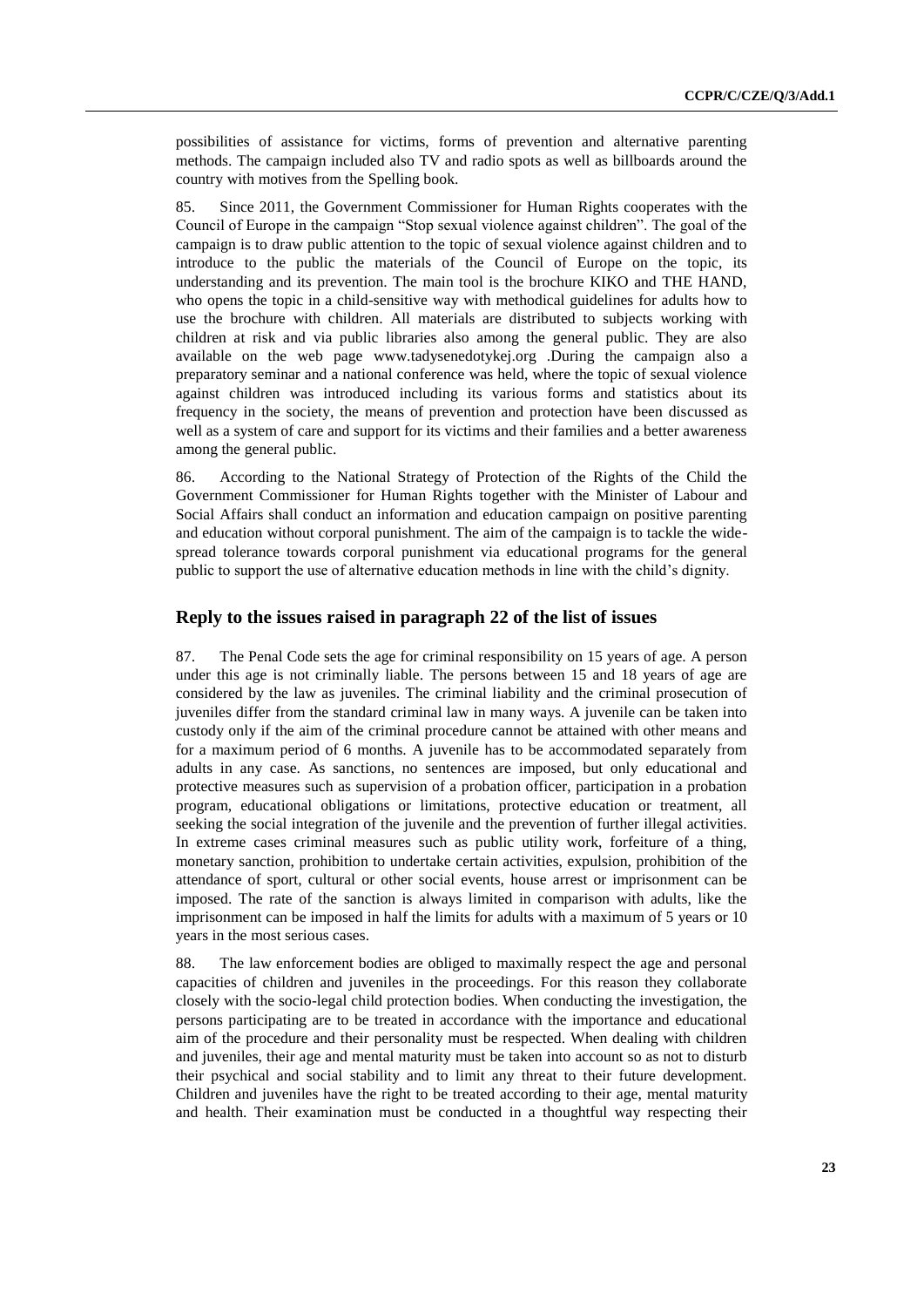personality. The procedural acts should be conducted by a special police body, public prosecutor or judge, if it is not a case of urgency. The public prosecutor monitors the respectful treatment of children and juveniles. A special attention is paid to the protection of privacy of children and juveniles. The court hearing is generally closed to public and the attendance is limited to persons necessary for the conduct of the procedure and information about it can be published only without disclosing the identity of the child or juvenile. An important matter is a speedy investigation of the case.

89. The juveniles have the right to appropriate treatment in the proceedings and to be represented by an attorney since the first procedural step if it is not a matter of urgency and the attorney cannot be provided. If the juvenile or his or her legal representative do not choose an attorney themselves, he or she is appointed by the court. The attorney provides the juvenile with necessary legal advice to elucidate all necessary matters and resolve the affair according to the law. The law enforcement bodies are obliged to inform the juvenile and his or her legal representative about his or her procedural rights, e.g. to express his or her opinion on all matters which he or she is accused of and the evidence presented, not to give evidence him or herself in the proceeding, to present evidence in his or her favour, to consult the file, to make proposals and applications, to choose an attorney, to consult him or her in private and to be examined in his or her presence. The rights of the juvenile can be accordingly exercised by his or her legal representative. The attorney can participate in all actions in the criminal procedure. The law enforcement bodies have to inform the juvenile and his or her legal representative about the possibilities of a conditional waiver of prosecution or settlement.

90. If a child under 15 years of age commits an act with the signs of a crime, the juvenile court opens a civil procedure and, based on a pedagogic-psychological examination of the child, imposes measures necessary for his or her rehabilitation as educational obligations or limitations, a warning, participation in a therapeutic, a psychological or educational program in an educational facility or a monitoring by a probation officer. When committing a serious illegal act it is possible to impose protective education or protective treatment based on a previous examination of the child's mental state, if his or her stay in liberty creates a threat. The protective treatment is constantly monitored by the court and annually examined if still necessary. The motion for examination can be made anytime by the child him or herself, his or her legal representative, the public prosecutor or the socio-legal child protection body. In appropriate cases, the court will only hear the case or let it be heard by the public prosecutor without imposing any measure at all. In the proceedings the child has an attorney as his or her guardian and the court closely collaborates with the public prosecutor, the socio-legal child protection body and the child's legal representatives by respecting all the above mentioned rules of protection of the child's rights and interests and taking into account his or her specific position. The aim is the educational influence on the child, the prevention of his or her further illegal activities and a successful integration in the family and social setting. The privacy of children is respected in the same way as with juveniles.

91. The judges, public prosecutors, law enforcement officials and officials of the Probation and Mediation Service dealing with children and juveniles shall be selected from persons having a sufficient life experience and a special training for the treatment of children and juveniles. Similar conditions should be met by attorneys serving as representatives of juveniles and guardians of children in the procedure. The Ministry of Justice offers special courses of the Judicial Academy for judges, public prosecutors and officials of the Probation and Mediation Service in the field of child and juvenile justice. The Police bodies include specialists on juvenile affairs specially prepared in criminal law, family law and related legal areas, but also in special pedagogic and psychology of children and juveniles.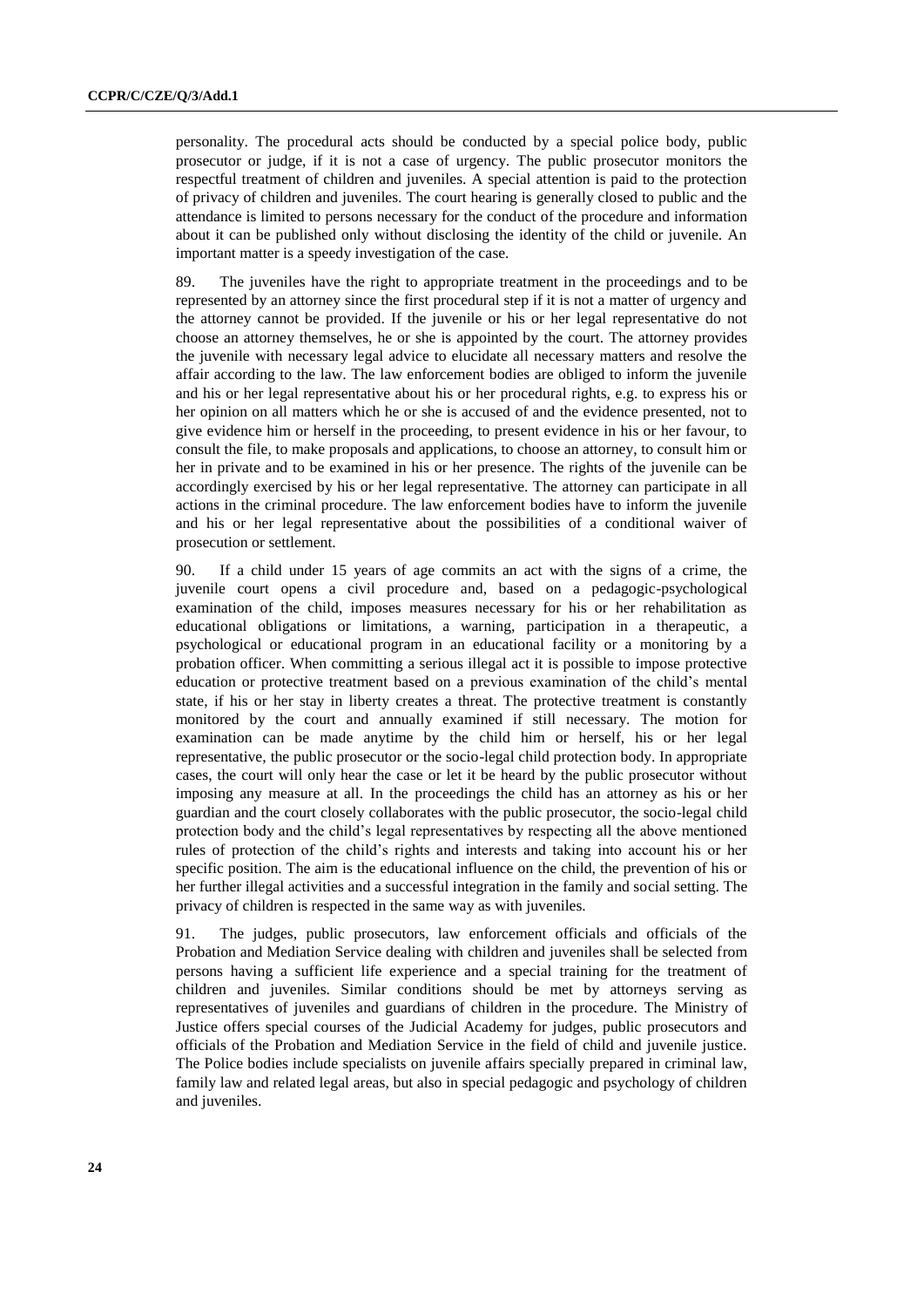# **Reply to the issues raised in paragraph 23 of the list of issues**

92. The anti-corruption help line 199 was in service from 19th September 2007 till 30th April 2012. From 19th September 2007 to 31st December 2010, the line was operated by the Transparency International CR and from January 2011 to 30th April 2012, by the civic association Oživení. The evaluation of effectiveness showed that on the average, 66% of the calls received were not in any connection with the anticorruption purpose of the help line. The remaining calls were connected with problems with the police, justice or local self-government, but not with corruption. The authors of these calls received a basic legal advice for further action. Only about 7% of the calls were really about corruption and also in these cases the authors received legal advice. On the basis of the information received by the help line, only 12 criminal complaints have been made to the law enforcement bodies during the whole service period of the help line. Detailed information can be found in annex No. 11. The annual reports of the subjects in charge of the help line also showed that the information obtained from other sources was far more relevant and due to this fact the help line project was ended. Some finances used for the help line were transferred to a subsidy program Prevention of corruption for NGO's active in the fight against corruption for activities as legal counselling, education or proposals of legislative changes in the Czech law.

#### **Reply to the issues raised in paragraph 24 of the list of issues**

93. The crime of defamation consists of communicating false information capable to considerably endanger the public esteem of a person, mainly harm him or her in the job relation, family relation or any other personal spheres. The sanction is up to 1 year imprisonment, in cases of media defamation up to 2 years or the prohibition of an activity. This crime protects the honour and good reputation of a person against defamation, which can seriously disturb his or her family and social life. Human dignity, personal honour and good reputation together with private and family life are protected by the Charter of Fundamental Rights and Freedoms and international treaties including the Covenant. These documents allow limiting the freedom of expression in a proportionate manner to protect the rights and freedoms of others.

94. The crime protects only single persons, not groups, institutions, public bodies, legal entities etc. The defamation of a public body exercising its powers or due to the exercise of these powers is not a crime. A communication of false information is a communication of information contrary to the reality. The basic condition of defamation is thus the communication of false information. Communication of true information, however capable to endanger the public honour of a person, is not to be considered defamation. Value judgements which are expressing personal opinions cannot be regarded as defaming in nature as their truth or falsity cannot be ascertained. False information must be also capable to considerably endanger the public esteem of a person. The defamation must consist of a deliberate action of the perpetrator, who knows and is consentient that the fact he or she is communicating about a person is false and capable to considerably endanger his or her public esteem. If on the other hand the perpetrator does not know that the communicated information is false and thinks it is true, he or she acts in error and does not commit defamation. The same applies if other conditions of defamation are not met. This interpretation is confirmed by the courts and extensive case law exists.